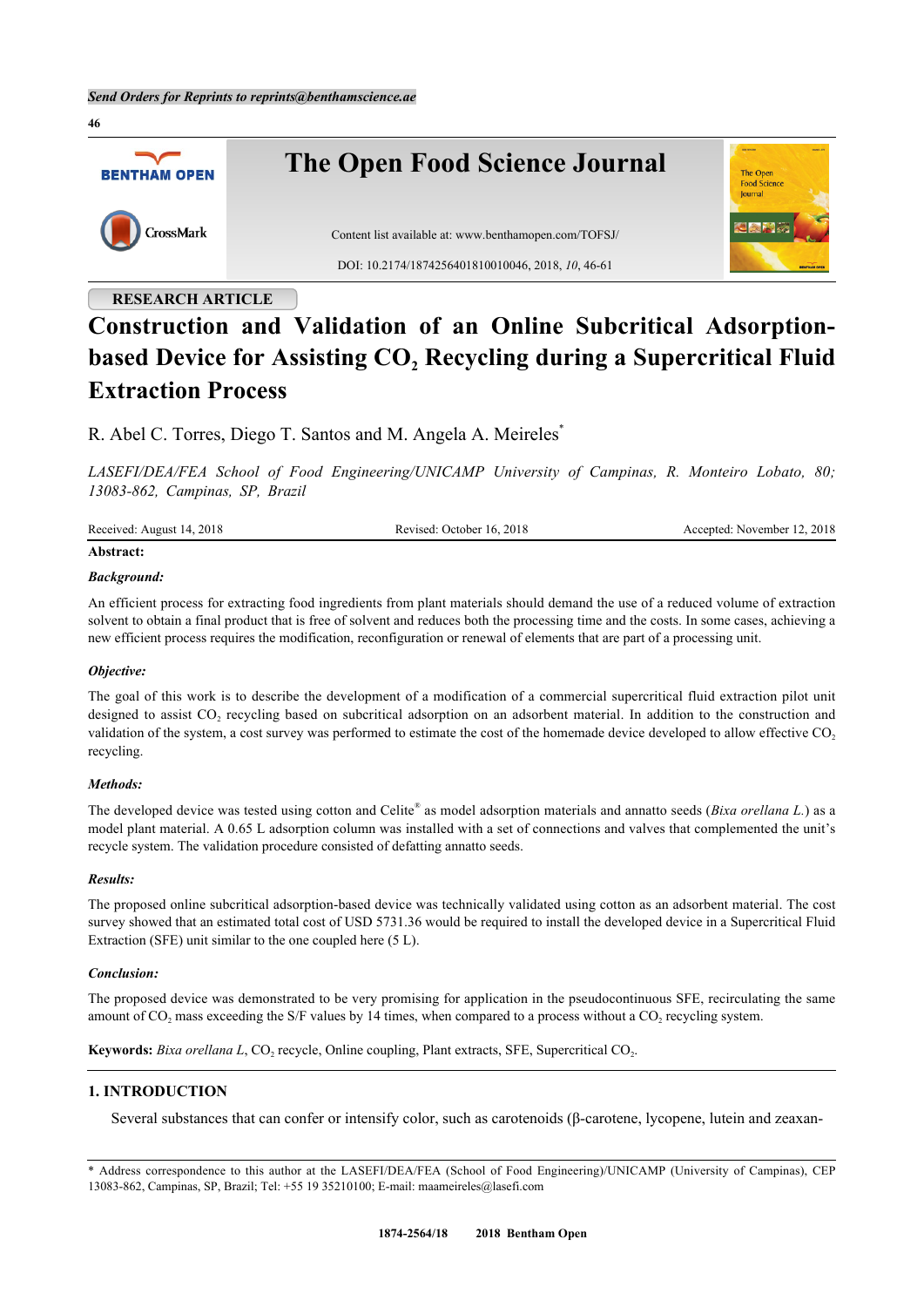thin) [\[1](#page-13-0), [2\]](#page-13-1), are added to foods to confer an extensive range of colors, including shades of red, orange and yellow [[3\]](#page-13-2). There is a growing interest in using natural pigments because they present a wide range of biological activities, including antioxidant, anti-inflammatory, and anticancer activity [\[4](#page-14-0) - [6](#page-14-1)].

Annatto seeds contain several carotenoid derivatives (including bixin and norbixin), terpenoids, tocotrienols, aromatic hydrocarbons, and flavonoids[[7\]](#page-14-2). According to Rosa *et al.* [[8\]](#page-14-3), annatto seed oil is rich in tocotrienols, especially γ- and δ-tocotrienols.

To obtain these compounds from annatto seeds, some conventional extraction techniques have been studied, such as extraction in oil, alkaline aqueous solutions and organic solvents [\[9](#page-14-4)] and mechanical extraction [[10\]](#page-14-5).

However, applications whose processes are called clean extraction technologies have also been studied. For example, Supercritical Fluid Extraction (SFE) has been studied by Albuquerque & Meireles [\[11](#page-14-6)], Moraes *et al.* [\[12](#page-14-7)] and Johner & Meireles [\[13](#page-14-8)]; pressurized liquid extraction (PLE) has been studied by Rodrigues *et al.* [[14\]](#page-14-9); and Supercritical Fluid Extraction of Emulsions (SFEE) and Supercritical Antisolvent Precipitation (SAS) have been studied by Mattea *et al.* [[15\]](#page-14-10) and Santos & Meireles [[16\]](#page-14-11), respectively.

Based on clean extraction technologies, an efficient process for extracting food ingredients from plant materials should require the use of a small volume of extraction solvent to obtain the product without the presence of the solvent in the extract, reducing both the processing time and production costs. At the same time, efficient extraction contributes to the reduction of  $CO_2$  emissions, which represents an international concern [[17](#page-14-12)], as well as the search to reduce  $CO_2$ emissions in relation to the energy generated to achieve such a reduction[[18](#page-14-13)]. In Brazil and Latin America, the extraction of bioactive compounds from vegetable matrices using  $CO_2$  as a solvent represents an attractive field [\[12](#page-14-7)]. As far as is known, semi-industrial commercial units are provided with a recycling mechanism for  $CO_2$  that is sometimes reported to have some limitations in terms of functionality, since part of the extract goes to the reservoir of the recycling system, which limits its permanent use. One reason for this limitation is the high  $CO<sub>2</sub>$  flow rate that causes an inefficient separation. Decreasing  $CO<sub>2</sub>$  flow rate can be a possible solution. However, it consequently increases the extraction duration. Another possible solution is employing an adsorption column. Achieving new and efficient adsorption processes requires, in some cases, the modification, reconfiguration or renewal of the elements that are part of the processing unit. Therefore, the present work is related to these adaptations and details the modification of a commercial supercritical fluid extraction pilot unit to assist  $CO_2$  recycling based on subcritical adsorption on an adsorbent material. Cotton and Celite® 512 medium were used as model adsorption materials, and annatto seeds (*Bixa orellana L*.) were used as a model plant material. In this context, this study aims to describe the development of a modification of a commercial supercritical fluid extraction pilot unit designed to assist  $CO_2$  recycling based on subcritical adsorption on an adsorbent material. In addition to process construction and validation, a cost survey was performed to estimate the cost of the homemade device developed to allow effective  $CO<sub>2</sub>$  recycling.

# **2. MATERIALS AND METHODS**

# **2.1. Raw Material Characterization**

Annatto seeds of the variety Piave (*Bixa orellana L.*) were donated by Urucum do Brasil Ltda, located in Santa Marta, Monte Castelo - SP, Brazil. The seeds were stored at 291 K in a freezer (VF55D, Metalfrio, São Paulo, Brazil). The mean diameter of the annatto seeds,  $3.82 \pm 0.09$  mm, was calculated by an adaptation of Silva *et al.* [[19\]](#page-14-14). A total of 30 annatto seeds were removed from 3.5 kg of seeds for the measurement of the lengths of their axes. Then, to repeat the measurement of lengths, 30 seeds were placed back into the bag (which again weighed 3.5 kg), and after homogenization, the procedure was repeated.

The moisture content of the annatto seeds,  $11.61 \pm 0.02$  g/100 g, was analyzed as described by AOAC [[20\]](#page-14-15) and was determined in triplicate by drying at 378 K until reaching constant mass. The true density  $(1.35 \pm 0.01 \text{ g/cm}^3)$  of the particles was measured by pycnometry with helium gas at the Central Analytical Laboratory of the Institute of Chemistry - UNICAMP (Campinas, Brazil). The apparent density  $(0.7609 \pm 0.0000 \text{ g/cm}^3)$  in SFE bench-scale unit, of the bed was calculated by dividing the sample feed mass by the extractor volume. The porosity of the bed was calculated by equation 1.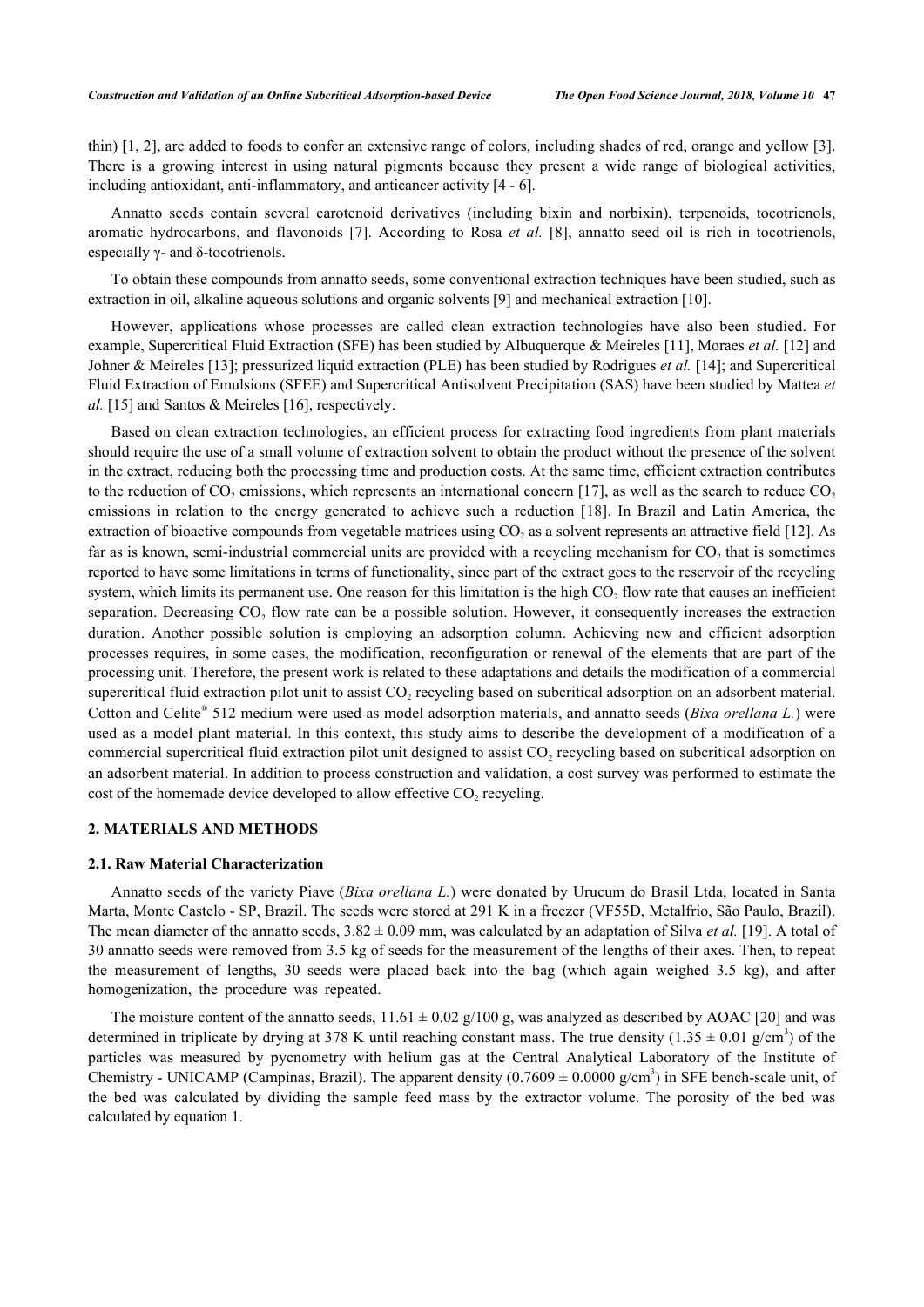#### **48** *The Open Food Science Journal, 2018, Volume 10 Torres et al.*

$$
\varepsilon = 1 - \frac{\rho_a}{\rho_r} \tag{1}
$$

where  $\rho_r$  is the true density of the particles;  $\rho_a$  is the apparent density of the bed; and  $\varepsilon$ : is the porosity of the bed.

#### **2.2. Description of Supercritical Fluid Extraction Units**

Two commercial supercritical fluid extraction units were used in this study, a bench-scale unit and a pilot-scale unit. In the bench-scale unit, the extraction kinetics of annatto seeds was investigated. However, in the pilot-scale unit, several elements were changed and adapted to test the possibility of recycling  $CO_2$  without creating drag or with the least amount of drag, which would prevent the  $CO<sub>2</sub>$  from entering the extraction column.

# *2.2.1. SFE Bench-scale Unit*

The main elements that compose the commercial SFE bench-scale unit (Spe-ed model, Applied Separations, Allentown, USA) are represented in Fig. (**[1](#page-2-0)**). The extraction column used in this study has a total volume of 25 mL, height of 83.5 mm, and diameter of 20.0 mm.

<span id="page-2-0"></span>

**Fig. (1).** SFE bench-scale unit. (1)  $CO_2$  cylinder, (2) blocking valve, (2') safety valve, (3) line filter, (3') air filter, (4) cooling bath, (5) compressor, (6) air pressure regulator, (7) air-driven fluid pump, (8) manometer, (8') temperature indicator, (9) blow motor, (10) blow motor resistor, (11) extraction column, (12) oven module, (13) micrometric valve with heating system, (14) collection flask, (15) flow meter, (16) flow totalizer.

The operational sequence was as follows:  $CO_2$  was cooled at 263 K by a cooling bath (Logen Scientific, LS-540, Diadema, Brazil) before reaching the pump. The desired temperature for  $CO_2$  was obtained using hot air circulation by blow motor and blow motor resistor inside the oven module, which included the extraction column and the pipes connected to the inlet and outlet of the column. Accordingly,  $CO_2$  transited a thermodynamic phase change from liquid state to supercritical state. Then, the extractor was kept at 20 MPa and 313 K for 20 min (static time) to get saturation of the solvent in the extractor before solvent pumping. After that, the outlet valve of extractor was opened, and the dynamic time of extraction was started. The extract was collected in a 100 mL glass vial immersed in an ice bath at ambient pressure. The total  $CO_2$  was measured with a flow totalizer (Itrón, model G1.0, Campinas, Brazil), and the mass flow for each process was calculated in an Excel spreadsheet, weighting the values of the density of the  $CO<sub>2</sub>$  found elsewhere [[21\]](#page-14-16) keeping the environment at a constant temperature;  $CO_2$  was not recirculated. After the extraction, the glass vial was placed in a desiccator for thirty minutes to guarantee the complete elimination of  $CO_2$ .

# *2.2.2. SFE Pilot-scale Unit Description*

The commercial SFE pilot-scale unit (Thar Technologies, model SFE-2X5 LF-2-FMC, Pittsburgh, USA) used in this study was acquired in the framework of the PITE/FAPESP project (05/60948-1) in partnership with the company CENTROFLORA (Botucatu, SP) during the period 2006-2009.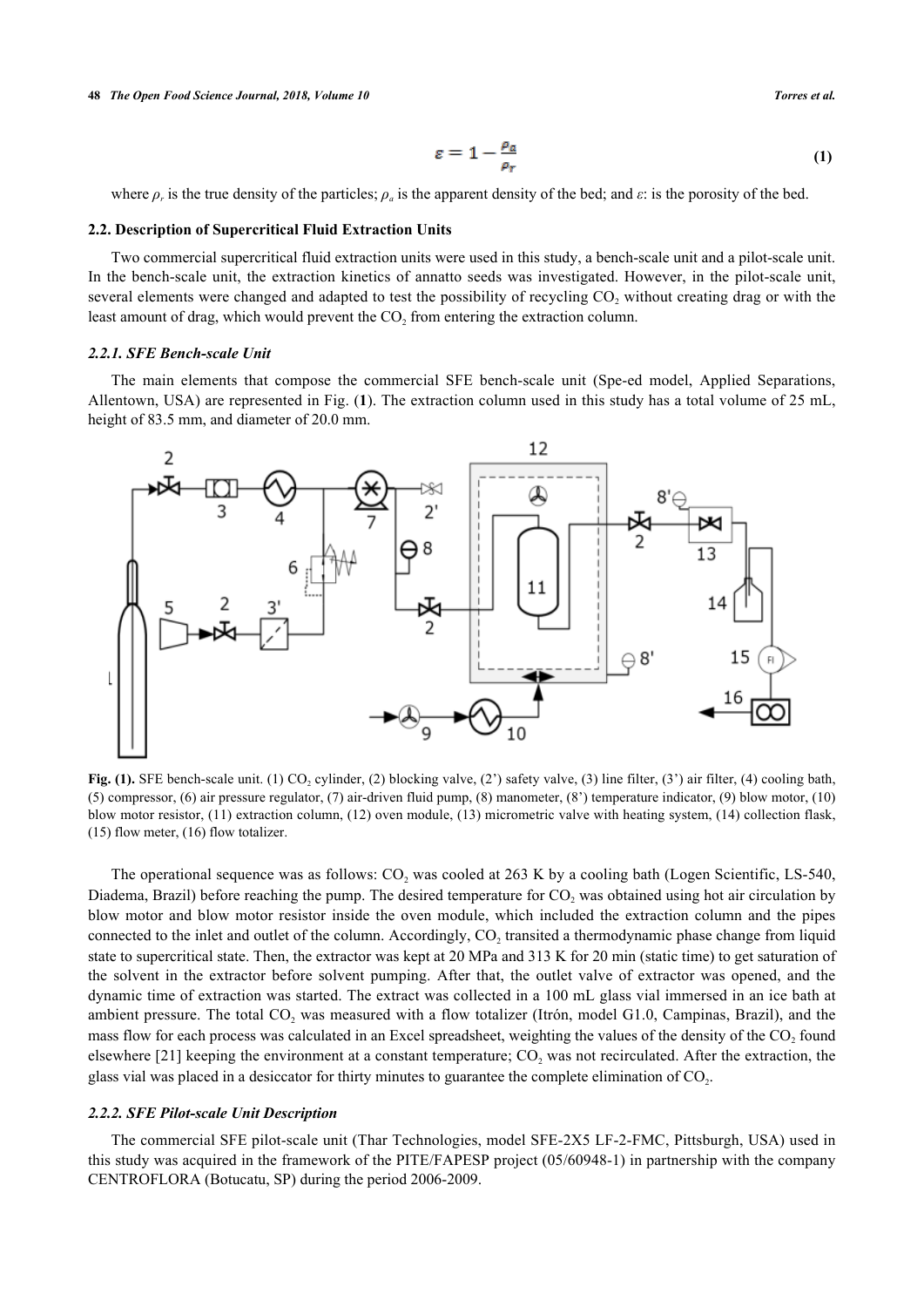<span id="page-3-0"></span>The main elements that compose the initial state of the commercial SFE pilot-scale unit are represented in Fig. (**[2](#page-3-0)**). The extraction column used in this study has a total volume of 5 L, height of 620 mm, and diameter of 106 mm. The open-closure sealing system is an internal thread with a depth of 7 threads x 39.0 mm and the cover is the external thread with a depth of 6 threads x 36.0 mm and sealing gasket (the maximum operating pressure and temperature are 68.95 MPa and 363 K, respectively).



**Fig. (2).** Initial state of SFE pilot-scale unit. (1) CO<sub>2</sub> cylinder, (2) blocking valve, (2') safety valve, (3) line filter, (4) manometer, (4') internal temperature indicator, (4") external temperature indicator, (5) heat exchanger with coiled tube for CO<sub>2</sub> cooling, (6) mass flow meter, (7) CO<sub>2</sub> pump, (7') cosolvent pump, (8) heat exchanger for CO<sub>2</sub> heating, (9) three-way valve, (10) extraction column, (11) automated backpressure valve, (11') manual backpressure valve, (12) separation vessel.

The operational sequence was as follows:  $CO<sub>2</sub>$  passed through the heat exchanger with coiled tube where it was cooled at 263 K by a cooling bath (Polyscience recirculator 6100T, Niles, Illinois, USA) and for the mass flow meter (Siemens Coriolis flowmeters SITRANS F C MASS 2100 Di 1.5), before reaching the pump (maximum flowrate of 350 mL/min, maximum operating pressure of 34.47 MPa). Then  $CO_2$  passed through a heat exchanger, which raised the temperature and entered into the extraction column equipped with an electric heating jacket (Ogden Mighty-Miser CBE06A12A-02212, 2000 W, 240 V) kept to 313 K and 20 MPa for 20 min (static time) to get saturation of the solvent in the extractor before solvent pumping. After that, outlet three-way valve of extractor and the automated backpressure valve were opened, and the dynamic time of extraction was started. The extract was collected in three separators (Cyclone type, volume of 1 L, diameter of 74 mm, height of 275 mm. Each one with an electric heating jacket, Ogden Mighty-Miser CBE04J04A-02158, 500 W, 240 V). The total  $CO_2$  was measured with a flow totalizer (Itrón, model G1.6, Campinas, Brazil), and the mass flow for each process was calculated in an Excel spreadsheet, weighting the values of the density of the  $CO_2$  found elsewhere [[21](#page-14-16)] keeping the environment at a constant temperature.  $CO_2$  was recirculated in 4 of 5 experiments (B, C, D and E). After the extraction, the extract was collected in glass bottles of 100 mL and placed in a desiccator for thirty minutes to guarantee the complete elimination of  $CO<sub>2</sub>$ .

#### **2.3. Supercritical Fluid Extraction Experiments**

# *2.3.1. SFE Bench-scale Unit Experiments*

 $CO_2$  was used as the solvent (99.9%  $CO_2$ , Gama Gases Especiais Ltd, São Bernardo do Campo, Brazil) The global extraction yield (X0) was obtained from kinetic curve data corresponding to the diffusion-controlled period [[22](#page-14-17)]. The selected extraction conditions used in this study (313 K and 20 MPa) were set based on a previously optimized method for the recovery of tocotrienol-rich oil from annatto seeds by SFE developed by Albuquerque & Meireles  $[11]$  in an SFE bench-scale unit (290 mL). A 25 mL extractor was filled thoroughly with annatto seeds (15.4689  $\pm$  0.0001 g (d.b.), the CO<sub>2</sub> flow rate (11.10  $\pm$  0.04 g/min) was kept constant. After that, the extraction bed was filled, and a plug of glass wool was placed on both the lower and upper ends of the extraction column. The relative yield (R, g extract/100 g of extractable) for the extraction was calculated using equation 2: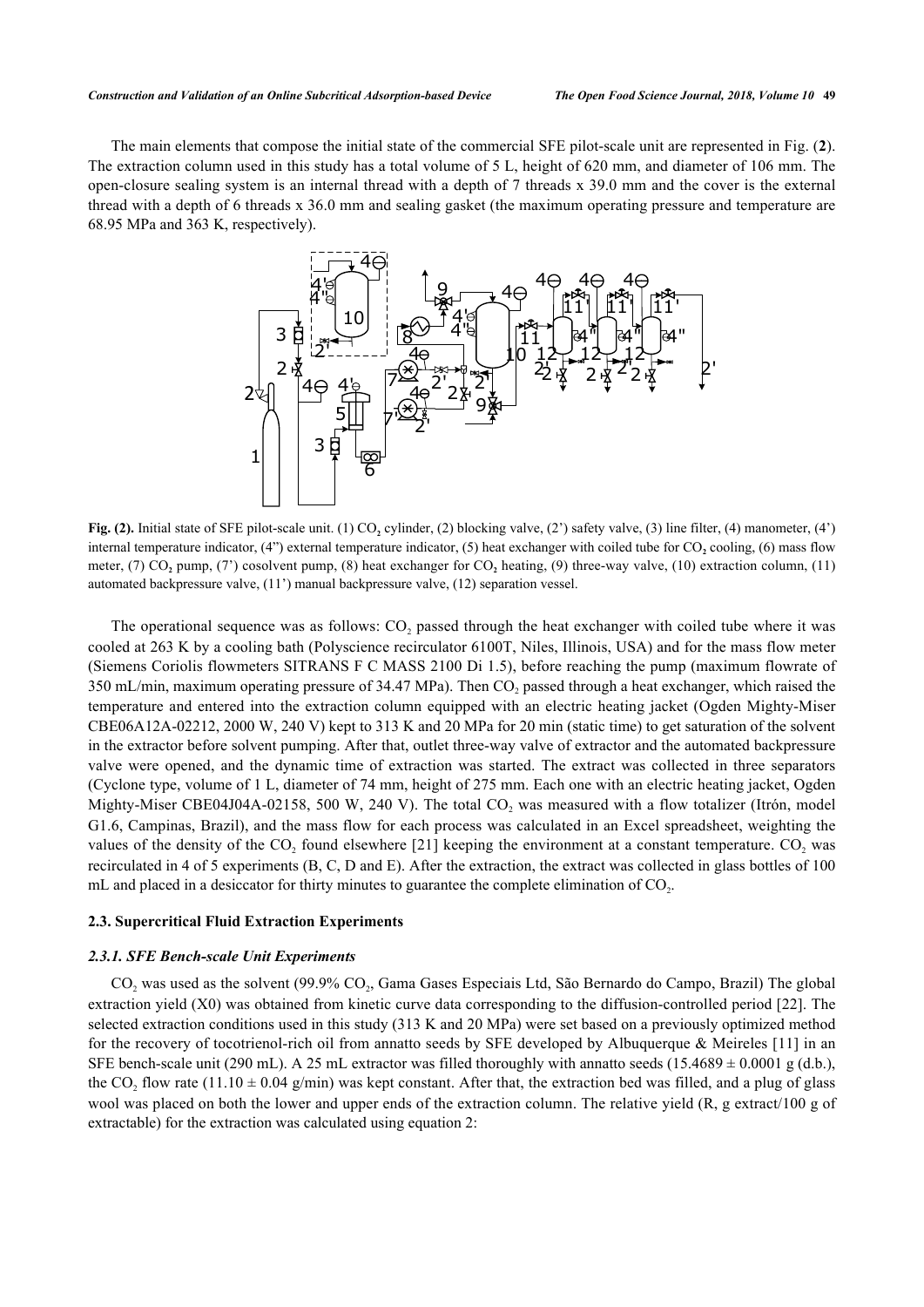$$
R\left(\frac{g \text{ extract}}{100 \text{ g of extractable}}\right) = \frac{mass_{\text{extract}}\left(\frac{S}{F}\right)}{mass_{\text{extract}}\left(\frac{S}{F} = 259\right)} \times 100\tag{2}
$$

In our study, the global extraction yield (X0) was determined by the summation of the extract obtained from ethanol cleaning (after evaporation of the solvent) [\[23](#page-14-18)] and the extract obtained during the extraction kinetics experiment. Then, the glass vials were stored at 255 K until analysis. The X0 data obtained in this unit were compared with the data obtained in the pilot-scale unit.

The experimental overall extraction curve (OEC) data obtained using the bench unit were adjusted to fit a spline with three straight lines using the software SAS 9.2<sup>®</sup>. This software allowed the annatto oil extraction kinetic parameters to be determined, including the constant extraction rate (CER) period ( $t_{CER}$ ), the mass transfer rate for the CER period ( $M_{CER}$ ), the yield for the CER period ( $R_{CER}$ ), the mass ratio of solute in the fluid phase at the extractor outlet for the CER period ( $Y_{CER}$ ), the falling extraction rate (FER) period ( $t_{FER}$ ), the mass transfer rate for the FER period  $(M<sub>FER</sub>)$ , the yield for the FER period  $(R<sub>FER</sub>)$  and the mass ratio of solute in the fluid phase at the extractor outlet for the FER period  $(Y_{FER})$ .

Jesus *et al.* [\[24](#page-14-19)] describe the spline model adopted in this study with three periods using extraction kinetics data:

when 
$$
t \leq t_{CER}
$$
:  
\n
$$
m_{EXT} = b_0 + a_1 t \tag{3}
$$

when 
$$
t_{CER} < t \leq t_{FER};
$$
\n
$$
m_{EXT} = b_0 + a_1 t + a_2 (t - t_{CER})
$$
\n
$$
\tag{4}
$$

when 
$$
t > t_{FER}
$$
:  
\n
$$
m_{EXT} = b_0 + a_1t + a_2(t - t_{CER}) + a_3(t - t_{FER})
$$
\n(5)

where *t* is the time of extraction (min);  $m_{EXT}$  is the mass of extract (g);  $b<sub>0</sub>$  is the linear coefficient (zero-order term) of the CER straight line (g); and  $a_1$ ,  $a_2$  and  $a_3$  are the slope coefficients (first-order terms) of the CER, FER, and DC (diffusion-controlled) straight lines, respectively (g/min).

According to the results of Meireles [[25\]](#page-15-0) and Moraes *et al.* [\[26](#page-15-1)],  $t_{CER}$  is the intersection of the first straight line with the second, and t<sub>FER</sub> is the intersection of the second straight line with the third (DC, diffusion-controlled) straight line.

Noticeably, this model is exclusively used for extractor, and it does not cover the adsorption column.

#### *2.3.2. SFE Pilot-scale Unit Experiments*

The extraction conditions (313 K and 20 MPa) set for the bench-scale unit for defatting annatto seeds were set for the SFE pilot-scale unit for 5 experimental runs. Based on previous studies performed in a pilot-scale unit, the automated backpressure valve was opened to flow  $CO_2$  with the mass flow rate of 200 g/min [[23\]](#page-14-18). The fractionation of the extracts by pressure and temperature reduction was also performed to obtain the heaviest fraction in the first separation vessel (SV), and the lighter fractions in the following separator vessels were as follows: SV1 ( $P = 8.0$  MPa,  $T = 313$  K), SV2 (P = 6.5 MPa, T = 303 K) and SV3 (P = 6.5 MPa, T = 313 K). These data were defined through detailed literature review. The use of a higher pressure reduces the cost of recompressing the solvent for recycling withinthe process [[27\]](#page-15-2). Thus, Prado [\[23](#page-14-18)] inferred that a pressure of approximately 6 MPa may be economically interesting for use in separator vessels at an industrial level. Therefore, in this study, we chose to set the pressure of the last separator vessel (SV3) at 6.5 MPa.

There were 5 experimental runs carried out in the SFE pilot-scale unit. Experimental run A was developed according to the initial state just as the pilot-scale unit was found (in other words without any modification). The recycling and adsorption system was adapted to the pilot-scale unit to carry out the experimental runs from B to E. In the experimental runs, B and C, and, D and E, silicon dioxide (Celite® 512 medium) and cotton (in a uniform orthopedic blanket roll) (Hydrophilic Cotton, Medi House, São Paulo, Brazil), respectively, were tested as adsorbent materials for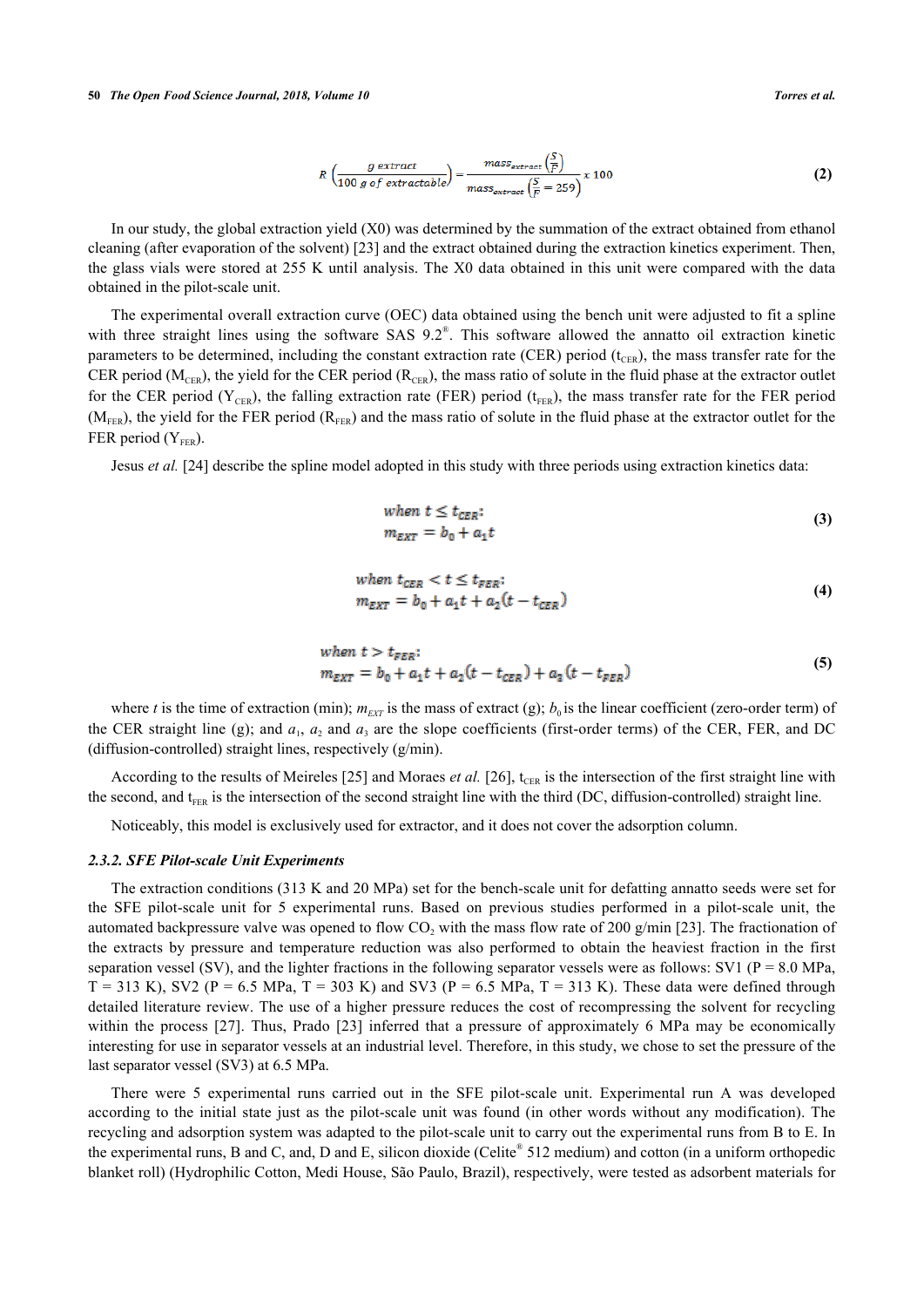the validation of the developed online subcritical adsorption-based device for assisting  $CO_2$  recycling during SFE. When using the Celite® 512 medium, the 0.65 L adsorption column was filled with 150 g of silicon dioxide inserted to the bottom part of the AdC, and a plain weave stainless steel disc filter (wire diameter 0.18 mm, aperture size 0.15 mm) was inserted on the top of silicon dioxide. The remaining part of AdC was filled with 0.43 kg of glass beads with a diameter of 0.3 mm, but when using cotton, only 100 g filled the adsorption column.

The tendency of the effect of three moments of pressurization/depressurization was studied in the experimental runs B and C, in that a single moment of pressurization/depressurization was applied for the experimental runs D and E.

# **2.4. Description of SFE Pilot-scale Modifications**

To recirculate  $CO_2$  at purity conditions similar to those of the initial feed, an AdC was installed between the SV3 outlet and the  $CO_2$  condenser, which was connected to what is here called the lung tank (LT). The capacity of LT is 15 L volume, having a maximum allowable working pressure of 10.34 MPa at 298 K, and it is made of 304 stainless steel.

<span id="page-5-0"></span>Fig. (**[3](#page-5-0)**) shows the initial step of the recycle system construction, as well as its main components.



**Fig. (3).** Initial step of the recycle system construction. (2) blocking valve, (2') safety valve, (4) manometer, (16) shell and tube heat exchanger, (17) lung tank (LT).

<span id="page-5-1"></span>The purpose of installing an AdC (this column was maintained at an average room temperature of 295 K, it has no heating system) as part of the initial  $CO_2$  recycle system was to keep the  $CO_2$  mass in the same condition as if it were entering the system for the first time (*i.e.*, 99.9% purity). To this end, a 0.65 L (height of 22 cm and diameter of 12 cm) AdC was installed with a set of connections and valves that complemented the pilot-scale unit's recycle system. Fig. (**[4](#page-5-1)**) shows the sequence of connections, valves, and piping that was installed in the final stage of the study, and Fig. (**[5](#page-5-2)**) shows the final state of the SFE pilot-scale unit after the inclusion of the online subcritical adsorption-based device (shown in red).



<span id="page-5-2"></span>**Fig. (4).** Final step of the recycle system construction. Adsorption column (AdC) and other components as part of the recycle system of the pilot-scale unit. (2) blocking valve, (6) diaphragm flow meter, (AdC) adsorption column, (14) heat exchanger with electric resistance to heat the micrometering valve, (15) micrometering valve.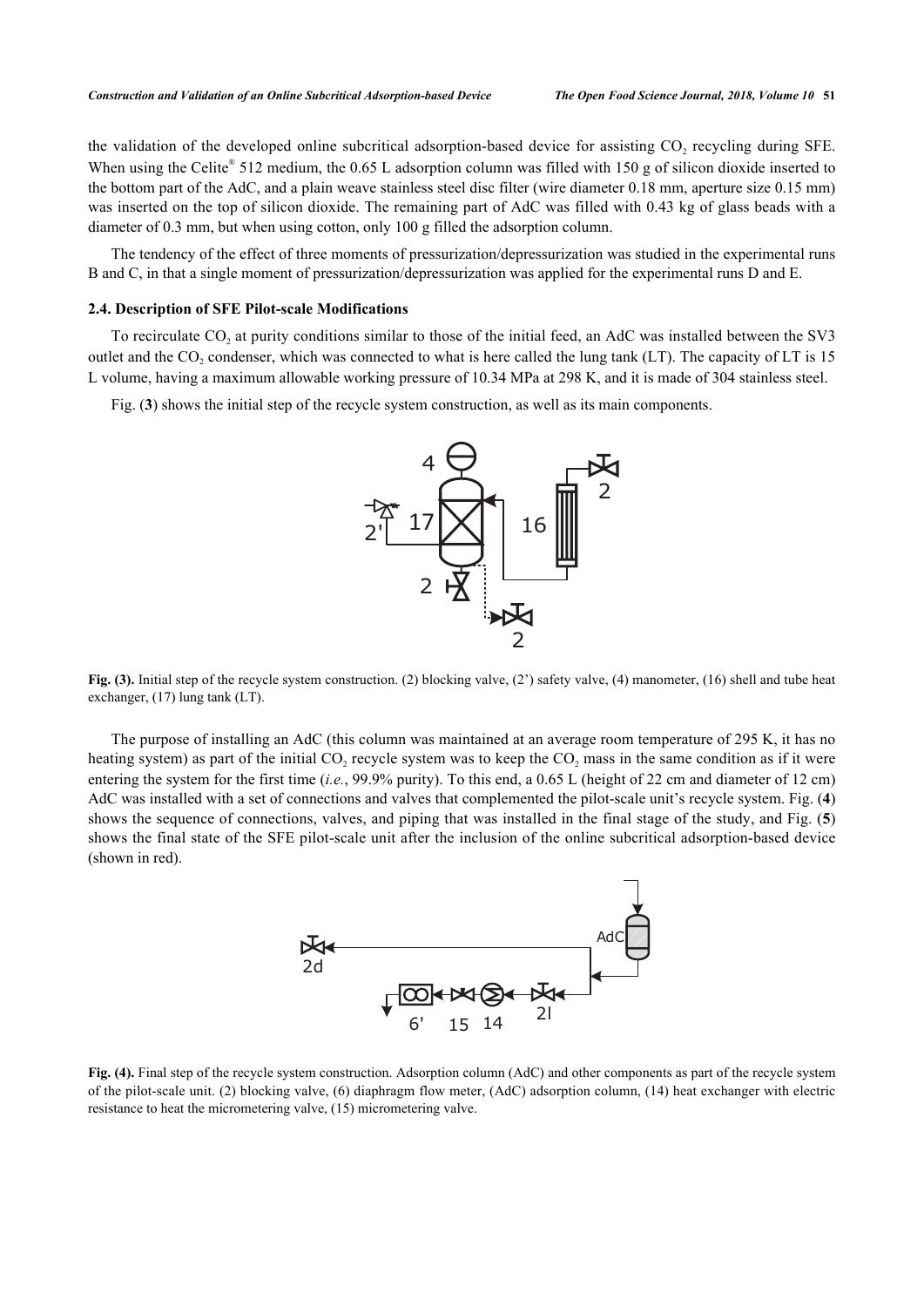

Fig. (5). Final state of SFE pilot-scale unit after online subcritical adsorption-based device inclusion. (1) CO<sub>2</sub> cylinder, (2) blocking valve, (2') safety valve, (3) line filter, (4) manometer, (4') internal temperature indicator, (4") external temperature indicator, (5) heat exchanger with coiled tube for CO<sub>2</sub> cooling, (6) mass flow meter, (7) CO<sub>2</sub> pump, (7) cosolvent pump, (8) heat exchanger for CO<sub>2</sub> heating, (9) three-way valve, (10) extraction column, (11) automated backpressure valve, (11') manual backpressure valve, (12) separation vessel, (13) adsorption column (AdC), (14) heat exchanger with electric resistance, (15) micrometering valve, (16) shell and tube condenser, (17) lung tank (LT).

To facilitate cleaning and to understand in detail the parts that composed the developed recycle device, all the connections were disassembled to evaluate the possibility of avoiding dragging the extract toward the LT (17, in Fig.  $(3)$  $(3)$  $(3)$ ). The blocking valve located at the inlet of the refrigeration heat exchanger  $(CO_2$  condensing column) can operate at up to 41.37 MPa CWP (cold working pressure) and 311 K. The shell and tube heat exchanger used for refrigeration was of model # 00256-06 (Garden City, NY, USA), and the tube side pressure could withstand maximum conditions of 8.3 MPa [[28\]](#page-15-3). The shell and tube heat exchanger contains 61 numbers of tubes with length and diameter of 51 cm, and 2.5 mm respectively. The cooling solution, composed of water + ethylene glycol (50:50 v/v), entered the side of the heat exchanger by applying pressure to the inner pipes of the exchanger. According to PolyScience [[29\]](#page-15-4), the maximum pressure exerted by the recirculating cooling bath (PolyScience recirculator 6100T - 230 V / 60 Hz / 12.2 A / 1 HP, Niles, Illinois, USA) that drives the refrigerant solution is 0.62 MPa. In addition, the minimum range of the flow rate alarm set point is 3 to 8 LPM (liters per minute), and the maximum flow rate at 0 MPa is 13.2 LPM [[30\]](#page-15-5).

With the modifications made in the recycling system, the experiments from B to E were developed as follows: the processes B and C are as follows: 1) The extractor was pressurized from 0.1 MPa to 20 MPa during 20 min. Then, the extractor remains in this condition for 20 min (static time). After that, the extractor was depressurized to 7 MPa. 2) The extractor was pressurized again from 7 MPa to 20 MPa during 10 min and remained in this condition for 20 min (static time). Then, the output valve of extractor was opened to start the dynamic extraction until reaching values of S/F ratio  $(g \text{ CO}_2/g \text{ annatto})$  2[5](#page-5-2), for B, and 10.36, for C. Next, the recycling valve (2d in Fig. (5)) was closed, and the ambient valve (2l in Fig.  $(5)$  $(5)$  $(5)$ ) was opened to flow out the  $CO<sub>2</sub>$  to the ambient. After that, the extract was collected and weighted. 3) The same procedure of part 2 was repeated except that the pressurization occurs from 0.1 MPa to 20 MPa during 20 min.

In cases D and E, first the extractor was pressurized from 0.1 MPa to 20 MPa during 20 min. Then, the extractor remains in this condition for 20 min (static time). After that, the output valve of extractor was opened to start the dynamic extraction until reaching values of S/F 25.45, for D, and 55.98, for E. Next, the recycling valve (2d in Fig. (**[5](#page-5-2)**))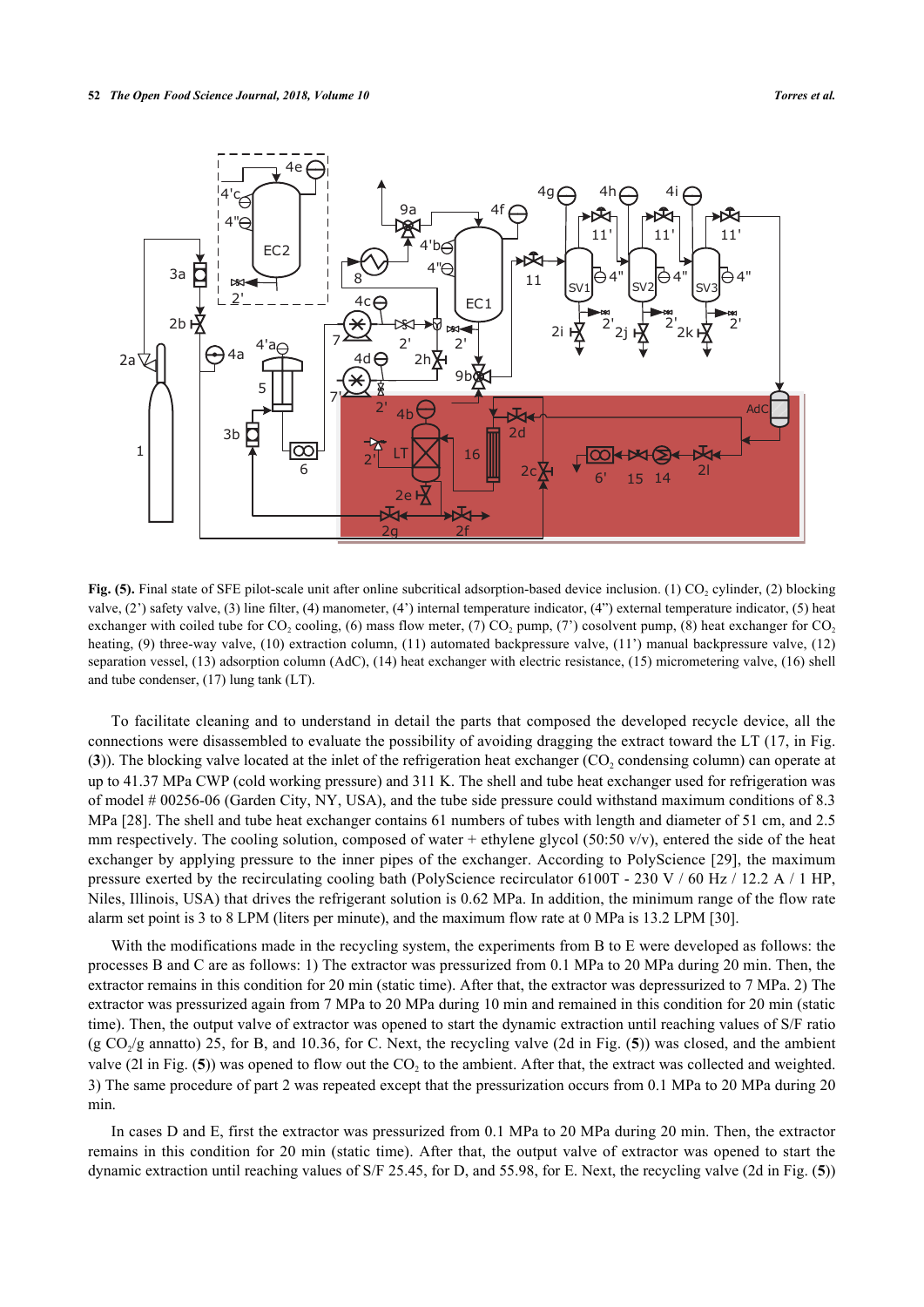was closed, and the ambient valve  $(2l \text{ in Fig. (5)})$  $(2l \text{ in Fig. (5)})$  $(2l \text{ in Fig. (5)})$  was opened to flow out the  $CO_2$  to the ambient.

#### **3. RESULTS AND DISCUSSION**

## **3.1. Effects of the Ratio of Solvent Mass to Feed Mass on the Extraction Yield Using the SFE Bench-scale Unit**

The global extraction yield (X0) was obtained from kinetic curves corresponding to the diffusion-controlled period. In practical aspects, the global extraction yield (X0) represents the maximum amount of extract that can be recovered from a raw material at a given extraction pressure and temperature. In contrast to the bench-scale unit, in the pilot-scale unit, it is not possible to collect extracts continuously during kinetics experiments. It is necessary to interrupt the solvent flow and then depressurize the separators while keeping the extractor pressurized so that the extract can be collected, as is the case with experimental runs B and C. After this procedure, the extraction can be resumed until the next collection point. Interrupting the extraction at each point implies intermediary static periods in the extractor. Thus, in this study, we used the bench-scale unit to determine the overall extraction curve (OEC) and X0 for annatto-seed extraction.

<span id="page-7-0"></span>Fig. (**[6](#page-7-0)**) shows the OEC obtained for annatto-seed SFE at the bench scale. The results are expressed in terms of the relative yield (R, g extract/100 g of extractable) of the extraction. The term extractable represents the maximum amount of extract that can be recovered from a raw material at a given extraction pressure and temperature within the diffusioncontrolled period (S/F ratio of 259 g CO<sub>2</sub>/g annatto, which is in a good agreement with the value obtained by Moraes *et al.* [[26](#page-15-1)]). The OEC presents a short CER (constant extraction rate) period of 26.17 min, which accounts for almost 60% of the total extract. A DC (diffusion controlled) period follows, with a rapid decrease in the extraction rate; this is the intermediary FER (falling extraction rate) period. The kinetic parameters calculated from the analysis performed using the software SAS 9.2<sup>®</sup> are in Table [1](#page-7-1), where t<sub>CER</sub> is the time of the CER,  $M_{CER}$  is the mass-transfer rate and  $R_{CER}$  is the yield achieved during this period. The value of  $t_{CFR}$  roughly represents the minimum time an SFE cycle should last to keep the process economically viable [[25](#page-15-0)].  $Y_{CFR}$  is the mass ratio of solute in the supercritical phase at the bed outlet during the CER period.



**Fig. (6).** Overall Extraction Curve (OEC) for annatto-seed extraction (313 K and 20 MPa) in the bench-scale unit; (-) indicates data fitted using SAS  $9.2^{\circ}$ .

<span id="page-7-1"></span>**Table 1. Kinetic parameters of SFE from annatto seeds estimated using an SFE bench-scale unit\*.**

| $b0 \pm SD$                                                                                                                                                      | $a1 \pm SD$                            | $a2 \pm SD$            | $a3 \pm SD$                                                 |  |  |  |  |  |
|------------------------------------------------------------------------------------------------------------------------------------------------------------------|----------------------------------------|------------------------|-------------------------------------------------------------|--|--|--|--|--|
| $33.983 \pm 0.578$                                                                                                                                               | $0.997 \pm 0.070$                      | $0.213 \pm 0.006$      | $0.050 \pm 0.026$                                           |  |  |  |  |  |
| $t_{CFR}$ (min) $\pm$ SD                                                                                                                                         | $M_{CER}$ (g/min) $\times 10^3 \pm SD$ | $R_{CFR}$ (%) $\pm$ SD | $Y_{CER}$ (g ext/g CO <sub>2</sub> ) × 10 <sup>4</sup> ± SD |  |  |  |  |  |
| $24.83 \pm 2.94$                                                                                                                                                 | $4.34 \pm 0.35$                        | $58.58 \pm 2.07$       | $8.77 \pm 1.09$                                             |  |  |  |  |  |
| $M_{FER} (g/min) \times 10^3 \pm SD$<br>$Y_{FER}$ (g ext/g CO <sub>2</sub> ) × 10 <sup>4</sup> ± SD<br>$R_{FER}$ (%) $\pm$ SD<br>$t_{\text{FER}}$ (min) $\pm$ SD |                                        |                        |                                                             |  |  |  |  |  |
| $138.87 \pm 20.98$<br>$83.08 \pm 3.43$<br>2. $23 \pm 0.29$<br>$2.27 \pm 0.08$                                                                                    |                                        |                        |                                                             |  |  |  |  |  |
| *The parameters are presented with all digits from SD to avoid rounding errors in case of use of the model for simulating purposes.                              |                                        |                        |                                                             |  |  |  |  |  |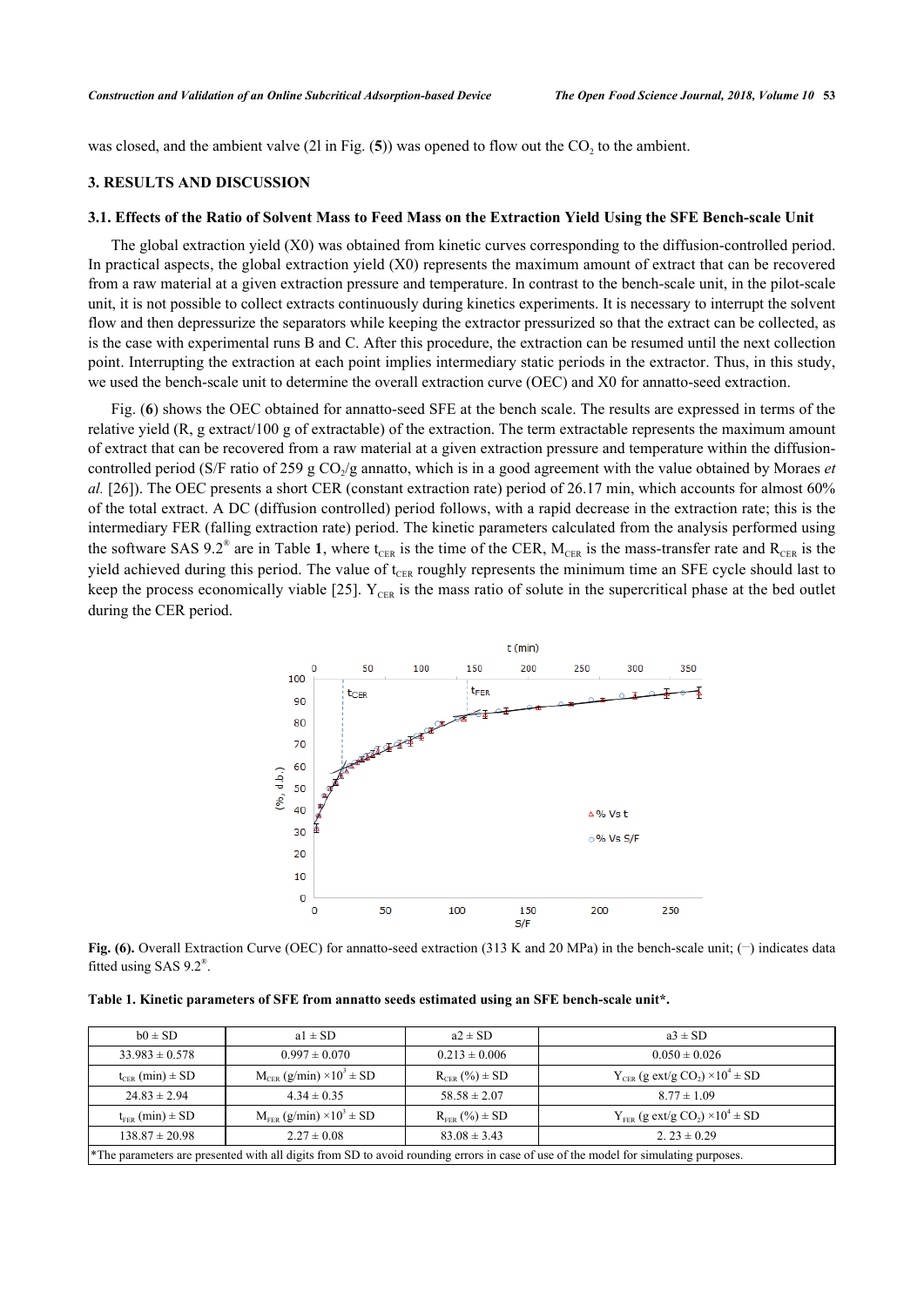Obtaining the  $CO_2$  density as a function of ambient pressure (from [[21\]](#page-14-16)) together with the monitoring of both ambient pressure (measured through an aneroid barometer) and the volumetric flow of  $CO_2$  (measured with the flow totalizer -[1](#page-2-0)6 of Fig. (1) and with a chronometer), allowed us to control  $CO_2$  mass flow rate as accurate as possible. Accordingly, the error for  $CO_2$  flow rate, 0.04 g/min, compared to the average of  $CO_2$  flow rate, 11.10 g/min, indicates the infinitesimal impact of the precision of  $CO<sub>2</sub>$  flow rate on both the overall extraction curves and model parameters in this study.

Based on the OEC and kinetic parameters calculated, we also performed 3 runs in the SFE bench-scale system to ensure the reliability of experimental data using different solvent mass to feed mass (S/F) ratios which can be seen in Fig. (**[6](#page-7-0)**). The Table **[2](#page-8-0)** shows the results for the global extraction yield (X0) and residual extract indicators when S/F was varied. It can be observed that both the S/F ratio and the global extraction yield (X0) values had a coefficient of variation close to 1%, which represents a high reliability in the performed process. The Standard deviation reported in this table are related to the uncertainty of the experiments.

<span id="page-8-0"></span>

|             | Table 2. Percentage representation of the total extract and the residual extract for defatting annatto seeds using the bench- |  |  |  |  |
|-------------|-------------------------------------------------------------------------------------------------------------------------------|--|--|--|--|
| scale unit. |                                                                                                                               |  |  |  |  |

|                                    |                           |        |                             | Global extraction yield $(X)$             | <b>Residual extract indicators</b> |                                            |                                       |  |
|------------------------------------|---------------------------|--------|-----------------------------|-------------------------------------------|------------------------------------|--------------------------------------------|---------------------------------------|--|
| <b>Extraction</b>                  | Annatto seeds (g)<br>d.b. | S/F    | (g)                         | $%$ [g extract/<br>100<br>g annatto seeds | (g)                                | $%$ [g extract/<br>100 g annatto<br>seeds] | % [Percentage of<br>residual extract] |  |
|                                    | 15.4689                   | 257.00 | 0.431                       | 2.79                                      | 0.0382                             | 0.25                                       | 8.23                                  |  |
|                                    | 15.4688                   | 259.04 | 0.438                       | 2.83                                      | 0.0229                             | 0.15                                       | 5.04                                  |  |
|                                    | 15.4690                   | 260.02 | 0.440                       | 2.84                                      | 0.0186                             | 0.12                                       | 4.05                                  |  |
| $Mean \pm SD$                      | $15.4689 \pm 0.0001$      |        | $259 \pm 210.436 \pm 0.005$ | $2.82 \pm 0.03$                           | $0.027 \pm 0.01$                   | $0.17 \pm 0.07$                            | $6 \pm 2$                             |  |
| Coefficient of<br>variation $(\%)$ | 0.0006                    | 0.60   | 1.040                       | 1.04                                      | 38.7765                            | 38.78                                      | 39.89                                 |  |

On the other hand, the process had a high variability with respect to the values obtained related to the extract collected during the cleaning of the unit (residual extract amount), which can be seen in terms of the standard deviation and coefficient of variation, indicating a strong correlation to the S/F ratio. The lower the S/F ratio is, the lower is the X0 and the higher is the accumulation of extract inside the parts of the SFE bench-scale unit, and vice versa. In contrast, approximately 6% of the total amount of extract that can be extracted from the annatto seeds using the SFE conditions used here (313 K and 20 MPa) corresponds to the amount of extract lost from the retention of extract in the pieces of equipment used. The residence time of  $CO_2$  in the extractor of bench unit was 0.08 s, while the residence time of pilot unit was from 8.03 to 19.60.

Santos *et al.* [\[31](#page-15-6)], using the same commercial equipment, observed a similar percentage of residual extract (7%) for annatto-seed extraction under different SFE conditions (31 MPa, 333 K). The authors also compared commercial equipment with a homemade system that had a similar volume capacity and observed that a significantly higher amount of residual extract was deposited in the tubing line when the homemade equipment was used compared with the amount of residual extract obtained using the commercial SFE apparatus; thus, when using the homemade modification that we applied to the pilot-scale unit, accounting for this loss of extract was a concern.

Before studying the effects of the ratio of solvent mass to feed mass on the extraction yield using the SFE pilot-scale unit, we performed preliminary tests with the developed online subcritical adsorption-based device coupled to the system to validate the device. Silicon dioxide (Celite® 512 medium) and cotton (in a uniform orthopedic blanket roll) (Hydrophilic Cotton, Medi House, São Paulo, Brazil) were tested as adsorbent materials. The technical viability validation criterion adopted, in addition to visual observation of the adsorbent material after the SFE process, consisted of monitoring the effects of the increased solvent mass to feed mass (S/F) ratio on the extraction yield and percentage of residual extract in the equipment parts and comparing the results for the SFE pilot-scale unit coupled with the online subcritical adsorption-based device with the results for the SFE bench-scale unit.

# **3.2. Preliminary Tests of the Developed Online Subcritical Adsorption-based Device for Assisting CO<sup>2</sup> Recycling in an SFE Pilot-scale Unit**

Table **[3](#page-9-0)** shows the results for extraction yield and residual extract percentage when solvent mass to feed mass ratio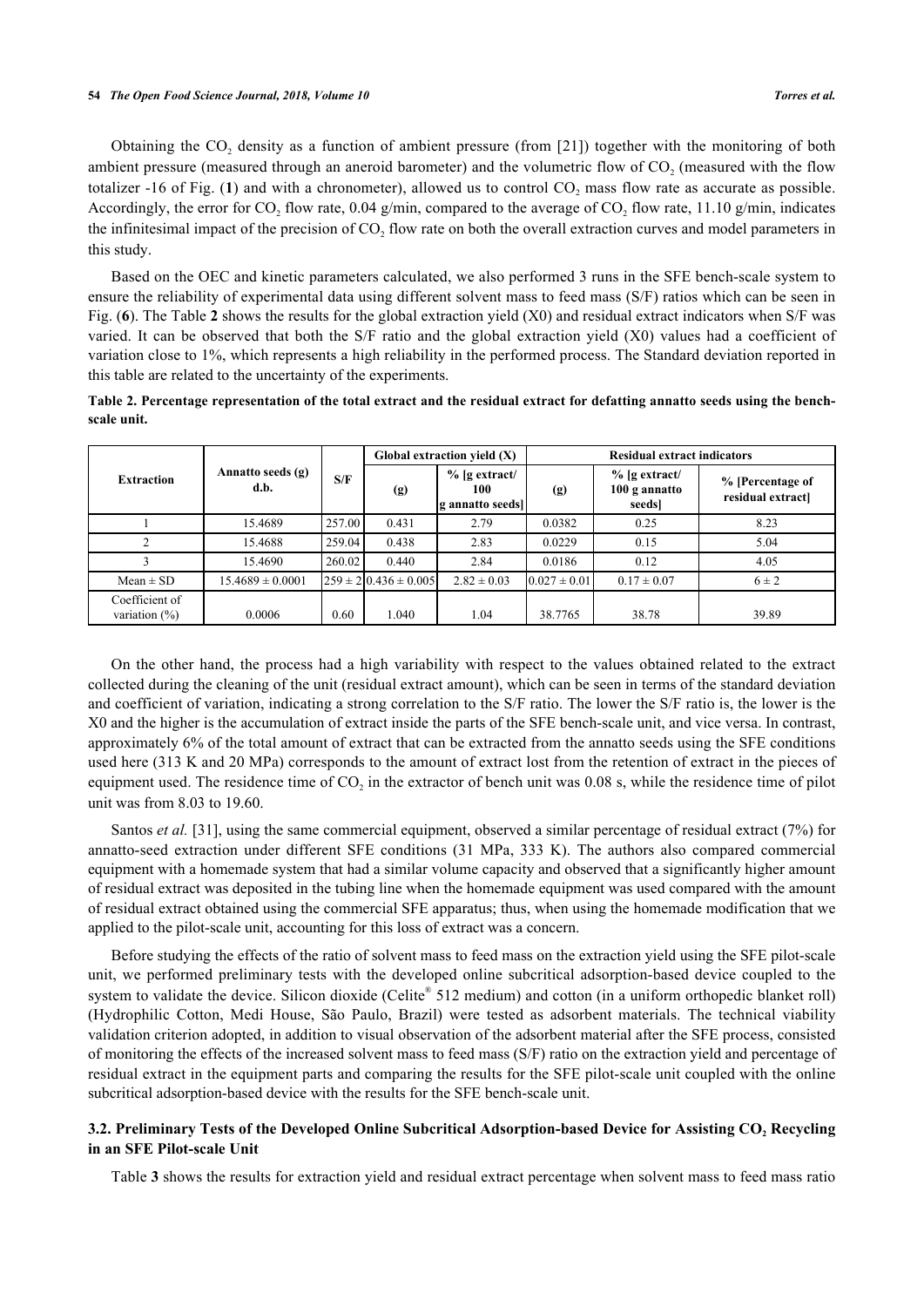(S/F) was varied. The term extraction yield is defined as the summation of mass of extract obtained in three separators per 100 g of raw material. Moreover, the term residual extract percentage in this table indicates the amount of residual extract retained inside the tubing system of the SFE unit. Based on this table, the Extraction yield was increased from 2.84, for B, to 3.09, for C. The residual extract was decreased from 8.12, for B, to 6.55, for C. The main reason for this drop of residual extract is the higher value of S/F for C compared to B that leads higher removal of extract available in the tube lines and connections. It can be observed that the values obtained related to the extract collected during the cleaning of the unit (residual extract percentage) presented a strong correlation to the values of S/F ratio.

<span id="page-9-0"></span>**Table 3. Percentage representation of the total extract and the residual extract for defatting annatto seeds using a pilot-scale unit with a coupled subcritical adsorption-based device.**

|               |                                | S/F                        | <b>Extraction yield</b>                            |       |                                                 |      |                                                                     |                                                          | <b>Residual extract indicators</b>  |                      |                                                             |                                         |
|---------------|--------------------------------|----------------------------|----------------------------------------------------|-------|-------------------------------------------------|------|---------------------------------------------------------------------|----------------------------------------------------------|-------------------------------------|----------------------|-------------------------------------------------------------|-----------------------------------------|
| Run           | Annatto<br>seeds $(g)$<br>d.b. |                            | $(g)$ of extract in<br>the 3 separation<br>vessels |       | $%$ [g<br>extract/<br>100<br>g annatto<br>seeds |      | $(g)$ of<br>extract/<br>100 g of<br>cotton<br>present in<br>the AdC | $\frac{6}{9}$<br>[g extract/<br>100<br>gannatto<br>seeds | <b>Separator</b><br>connections (g) | <b>Others</b><br>(g) | $\frac{6}{9}$<br>$[g$ extract/<br>100 g<br>annatto<br>seeds | % [Percentage<br>of residual<br>extract |
| A             | 3111.33                        | 3.69                       | 44.31                                              |       | 1.42                                            |      | without<br>AdC                                                      | 1.42                                                     | 6.97                                | 1.62                 | 0.28                                                        | 16.65                                   |
| B             | 3239.23                        | 25.00<br>$-44.37$<br>19.38 | 88.93<br>3.05                                      | 91.98 | 2.75<br>0.09                                    | 2.84 | ---                                                                 | 2.84                                                     | 7.55                                | 0.58                 | 0.25                                                        | 8.12                                    |
| $\mathcal{C}$ | 3072.43                        | 10.36<br>55.73<br>45.73    | 51.79<br>42.37                                     | 94.16 | 1.69<br>1.38                                    | 3.06 | ---                                                                 | 3.09                                                     | 6.28                                | 0.32                 | 0.21                                                        | 6.55                                    |
| D             | 1326.66                        | 25.45                      | 24.14                                              |       | 1.82                                            |      |                                                                     | 1.89                                                     | 2.85                                | 0.17                 | 0.23                                                        | 10.73                                   |
| E             | 1326.44                        | 55.98                      | 32.04                                              |       | 2.42                                            |      | 0.66                                                                | 2.46                                                     | 2.48                                | 0.20                 | 0.20                                                        | 7.58                                    |

The higher the S/F ratio, the higher the extraction yield (measured by collecting the extracts in the 3 separation vessels), and the lower the accumulation of extract inside the parts of the SFE pilot scale unit (Residual Extract Percentage %). So, the use of silicon dioxide as adsorbent material for increasing extract recovery besides allow CO<sub>2</sub> recycling is an important issue to be addressed.

<span id="page-9-1"></span>

**Fig. (7).** Adsorbent materials used in the online subcritical adsorption-based device. B and C are Celite, and D is cotton. D1, D2 and D3 correspond to successive layers of cotton after removing the first layer seen in D.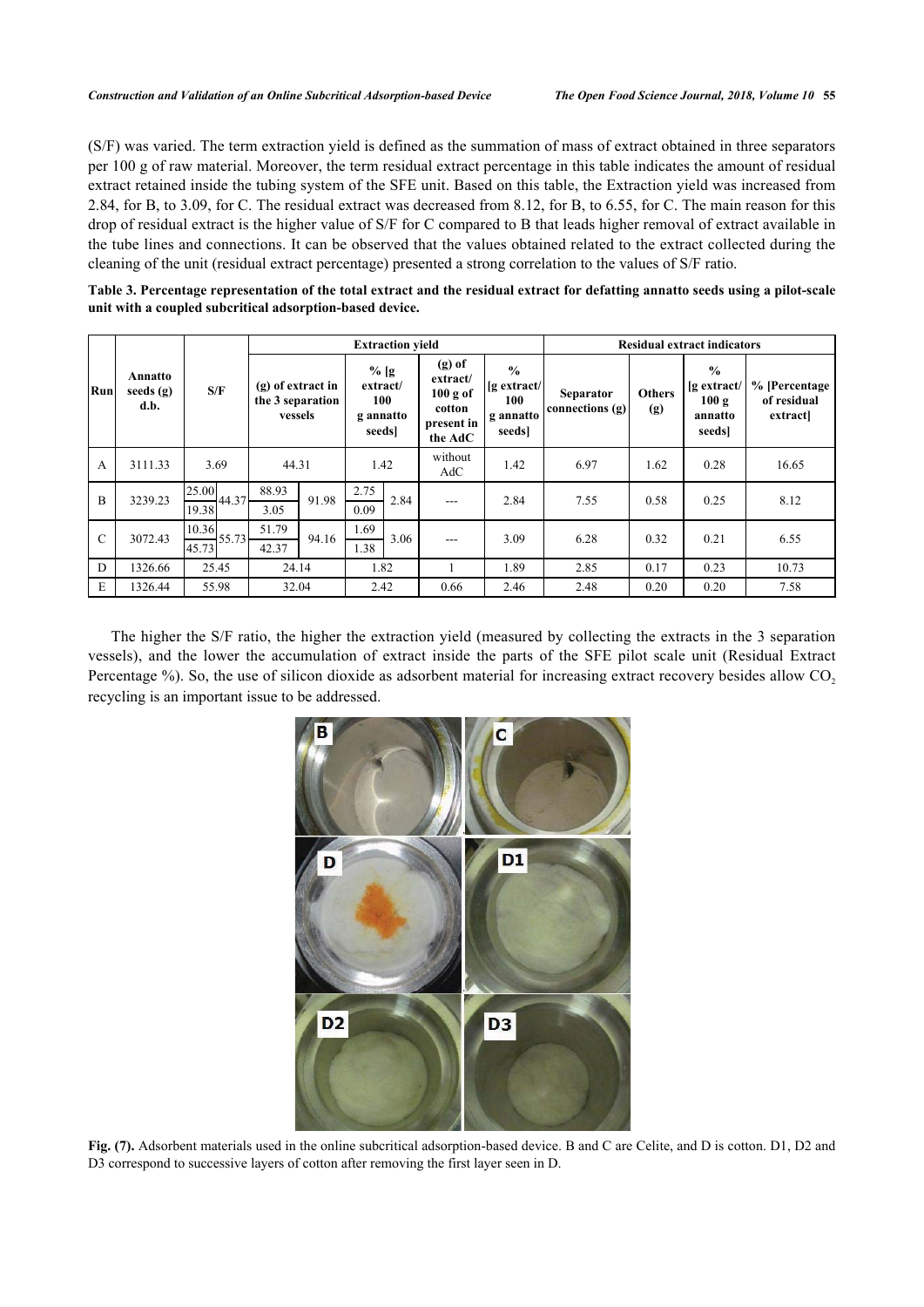#### **56** *The Open Food Science Journal, 2018, Volume 10 Torres et al.*

The two adsorbent materials tested were compared in terms of operational aspects and cost. Because cotton is a softtextured fibrous material, it facilitated the operability of the adsorption column at the time of packaging and unpacking. Almost 100 g (with a cost equivalent to approximately R\$ 25.00/kg, which is very cheap - approximately 10% of the cost of silicon dioxide (Celite® 512 medium, R\$ 263.00/kg)) was adequate to fill the 0.65 L volume of the adsorption column. In addition, other operational limitations (*i.e.*, the formation of preferred paths, as well as the loss of mass between the internal spaces of the adsorption column covers when collecting the Celite® 512 medium at the end of processing), made this product less preferable compared with cotton.

Another important conclusion regarding the operability of the proposed supercritical fluid extraction process concerned the cleaning step.

<span id="page-10-0"></span>The need to reduce these cleaning times and the amount of cleaning solvents required led to the identification of empty spaces (Fig. **[8](#page-10-0)**) where the extracted material accumulated after each processing run. Studies performed by Torres [\[32](#page-15-7)] showed a similarity to this case, and therefore, the same strategies, such as the use of Teflon bushings, were applied to improve the equipment. Using Teflon bushings in the separators caused a dramatic drop in both cleaning time, from 40 h (after each experimental run, especially in cases of A. B and C) to 12 h (after each experimental run, D and E), and consumption solvent (essentially ethanol) volumes, from 14 L to 3 L.



**Fig. (8).** Teflon bushings used to avoid the accumulation of extract in the SFE pilot-scale unit coupled with the developed online subcritical adsorption-based device.

# **3.3. Effects of the Ratio of Solvent Mass to Feed Mass on the Extraction Yield Using the SFE Pilot-scale Unit Coupled with the Online Subcritical Adsorption-based Device**

After unit adjustments and the technical viability demonstration of the inclusion of the subcritical adsorption-based device in the SFE pilot-scale unit, 5 experimental runs (A-E) were performed to evaluate the effect of the solvent mass to feed mass (S/F) ratio on the extraction yield to validate the technical viability and better understand the process. Based on the OEC and kinetic parameters calculated using the data from defatting annatto seeds using the SFE benchscale system, the extraction conditions were selected.

Run A was performed according to the initial state of the pilot-scale unit, *i.e.*, without any changes being made to the equipment. Thus, this extraction process served to allow data such as  $CO_2$  consumption (approximately 13 kg) to be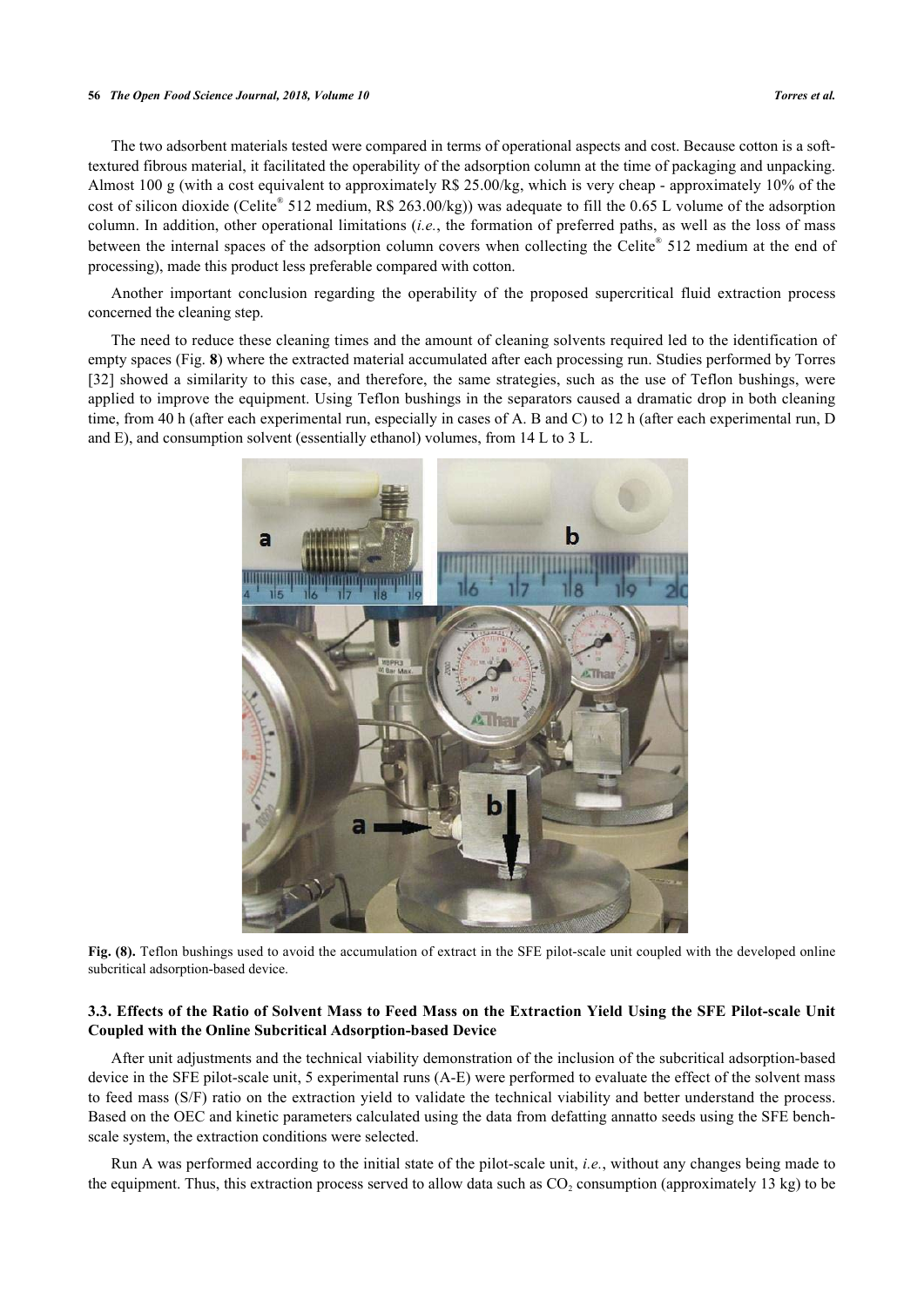surveyed under the processing conditions. In addition, Run A was performed to better compare the effects of the inclusion of the adsorption column and Lung Tank (LT) in assisting  $CO_2$  recycling. Runs B and C correspond to the tests in which silicon dioxide (Celite® 512 medium) was used as an adsorbent material. Runs D and E correspond to the tests where the cotton (in a uniform orthopedic blanket roll) was used as an adsorbent material.

Table **[3](#page-9-0)** shows the results for extraction yield and residual extract indicators when S/F was varied. It should be observed here that the extraction yield differs from the global extraction yield (X0) previously obtained in the benchscale unit since the latter represents the maximum amount of extract that can be recovered from a raw material at a given extraction pressure and temperature (2.82% for annatto seeds for SFE at 313 K and 20 MPa). As observed for the bench-scale unit experiments, the values obtained related to the extract collected during the cleaning of the unit (residual extract amount) were strongly correlated to the S/F ratio. The higher the S/F ratio is, the higher is the extraction yield measured by collecting the extracts in the 3 separation vessels and the lower is the accumulation of extract inside the parts of the SFE pilot-scale unit. Comparing the percentages of residual extract obtained in the pilotscale unit during runs A-E (7.58-16.65%) with those obtained previously in the bench-scale unit (4.05-8.23%), it can be observed that the pilot-scale unit retains more extract in its tubing (7.58-16.65%). Therefore, any gain related to an increase in the amount of extract collected would be interesting. Therefore, the use of cotton as an adsorbent material for increasing extract recovery in addition to allowing  $CO_2$  recycling is a critical issue to be addressed.

In this context, we can see that an increase of 3.8 and 1.6% in the extraction yield was obtained using cotton inside the online subcritical adsorption-based device in runs D and E, respectively. In terms of the adsorbed extract amount (in grams) divided by 100 g of cotton, equivalent values of 1.02% and 0.67% were obtained, indicating that the amount of annatto-seed oil in the final adsorbent material is approximately 1% (see Fig. **[7d](#page-9-1)**, the colored cotton material with extract). Considering that in Run E, the S/F ratio was approximately double the value applied in Run D, we can infer that similarly to what occurred with the residual extract deposited in the tubing lines in both units tested here, the use of a higher S/F ratio is also preferred for reducing extract accumulation inside the adsorption column. In our case, when the S/F ratio was increased by 119.61%, the amount of adsorbed extract was reduced by 34.31%. Table **[3](#page-9-0)** also shows the improvement in terms of the lower retention and accumulation of extracts obtained by the inclusion of Teflon bushings in the unit, comparing runs A, B and C (without unit adjustments) with runs D and E (with Teflon bushings and coupled with the developed online subcritical adsorption-based device.

Del Valle *et al.* [\[33](#page-15-8)] mentioned that one of the reasons for a low extraction yield compared with that obtained on an analytical (or laboratory) scale is the dispersion of the material extracted between the extraction column and the

separators. Corroborating these findings, in this study, we found that 92.54% and 94.37% of the total residual extract was provided by the separation-vessel cleaning step in runs B and C, respectively.

About the possibility of channeling in this study, it should be noted that the apparent density of the raw materials inside the extractor was the same for the whole runs, 0.7 g/cm3. According to the reference [33](#page-15-8), the possibility of channeling is higher for a bed with height per diameter ratio of unity, which is far away from height per diameter ratio of 2.4 to 5.8 in the current study. Homogeneous color of the raw material at the end of the extraction is another reason that  $CO<sub>2</sub>$  distributed homogeneously inside the bed and channeling problem did not occur.

Table **[3](#page-9-0)** shows that increasing S/F improves the extraction yield (g extract/ 100 g annatto seeds) due to higher  $CO<sub>2</sub>$ consumption. This table also reports the adsorbed mass of extract that is 1 g, for Run B with S/F of 25.45, and 0.66 g, for Run C with S/F of 55.98. One probable reason for lower amount of adsorbed mass of extract of Run C compared to run B is the higher amount of S/F in Run C that carries out higher amount of the extract available in the adsorption column. Accordingly, the total extraction yield, which includes the mass of extract inside the separators and the mass of extract in the adsorption column, determined to be 1.42, for Run A, 1.89, for Run B, and 2.46, for Run C. Moreover, as shown in the last column of this table, an increment of S/F from 3.69 to 55.98 reduces the amount of extract in the lines from 16.65% to 7.58%. This is mainly due to the employing adsorption-base device together with Teflon bushings in the separators that leads to recovering higher amount of extract and reducing the amount of extract in the lines.

# **3.4. Estimated Cost of the Constructed Online Subcritical Adsorption-based Device**

Considering the need to perform tests in the pilot-scale unit to verify the possibility of recirculating  $CO<sub>2</sub>$  with the least amount of drag on the extract and without requiring a great initial investment, some components were borrowed from other units: a column that was used as adsorption column, a manometer and a micrometering valve (Fig. **[9](#page-12-0)**). Then, corrective maintenance of 4 valves that were previously in disuse was performed; these valves appear with a (\*) in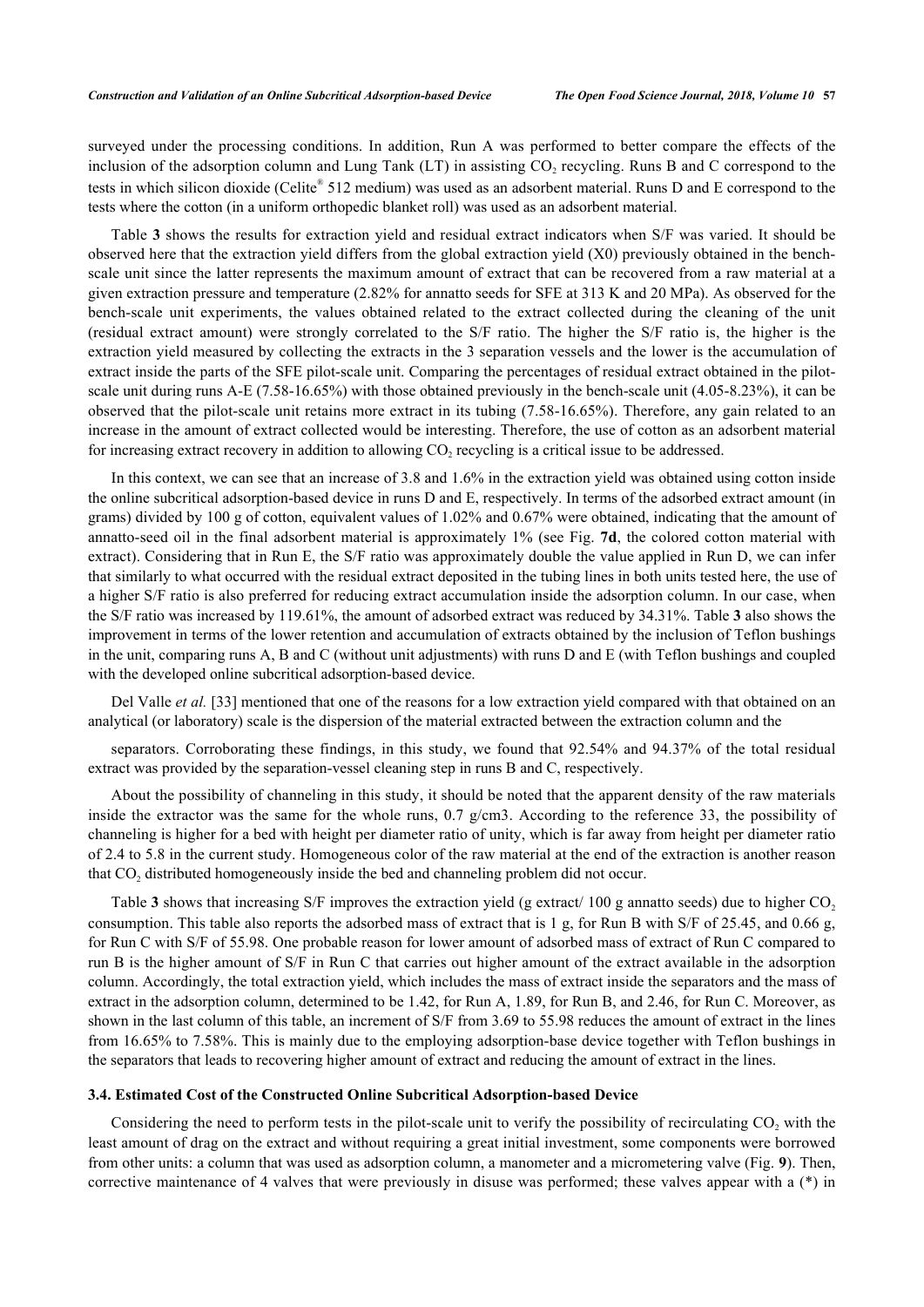<span id="page-12-0"></span>Table **[4](#page-12-1)**. In this sense, disregarding the cost calculation of items with (\*), we can say that an initial investment of only USD 461.36 was necessary.



Fig. (9). Components of the homemade online subcritical adsorption-based device developed to allow effective CO<sub>2</sub> recycling.

<span id="page-12-1"></span>

| <b>Product Name</b>                                                                        | Qty | Price    | Total (USD) |
|--------------------------------------------------------------------------------------------|-----|----------|-------------|
| Adsorption column $(AdC1)^*$                                                               |     | 4,000.00 | 4,000.00    |
| Recording manometer NS163 (Class A2 Ø150 mm, ABNT NBR-14105/98, São Paulo, Brazil)*        |     | 140.00   | 140.00      |
| Blocking valve (Autoclave Engineers, 10V2071, PA, USA)*                                    |     | 166.00   | 664.00      |
| Micrometering valve (Autoclave Engineers, 10VRM2812, PA, USA)*                             |     | 466.53   | 466.53      |
| Heat exchanger with electric resistance to heat the micrometric valve                      |     | 70.00    | 70.00       |
| Tubing 1/8" (6 m) (Fopil, ASTMA269S, Campinas, Brazil)                                     |     | 89.62    | 89.62       |
| Ferrule 1/8" (Fopil, Campinas, Brazil)                                                     |     | 3.24     | 16.2        |
| Connector Tee OD 1/8" (Fopil, ASTMA276, Campinas, Brazil)                                  | 2   | 44.30    | 88.60       |
| Connector Tee side NPT 1/4" (Fopil, A.276316, Campinas, Brazil)                            | 2   | 20.13    | 40.26       |
| Connector OD-NPT (Fopil, ASTMA269TP316S, Campinas, Brazil)                                 | 2   | 11.80    | 23.60       |
| Silicone hose 14 x 8 x 3 mm (15 m) Ref. MS-207-KNR (Sinergia Científica, Campinas, Brazil) |     | 57.74    | 57.74       |
| Diaphragm gas meter Itrón G1.6 DN20 x 110 mm (Hidrovolt, Campinas, Brazil)                 |     | 75.34    | 75.34       |
|                                                                                            |     | Total    | 5.731,53    |

On the other hand, an estimated total cost of USD 5731.36 would be required to build the developed device in an SFE unit like the one used here.

# **CONCLUSION & FUTURE DEVELOPMENTS**

The information obtained from the data used to construct the overall extraction curve (OEC) in the SFE bench-scale unit was of great use since it enabled a decision regarding the choice of the extraction time used in the pilot-scale unit for technical validation of the online subcritical adsorption-based device for assisting  $CO_2$  recycling. The validation criterion adopted, in addition to visual observation of the adsorbent material after the SFE process, consisted of monitoring the effects of the increase in the solvent mass to feed mass (S/F) ratio on the extraction yield and percentage of residual extract in the equipment parts and comparing the results for the SFE pilot-scale unit coupled with the online subcritical adsorption-based device with the results obtained for the SFE bench-scale unit. In general, the higher the S/F ratio was, the higher was the extraction yield measured and the lower was the accumulation of extract inside the parts of the SFE unit used. Comparing the percentage of residual extract obtained in the pilot-scale unit during runs A-E  $(6.55-16.65%)$  with those obtained previously in the bench-scale unit  $(4.05-8.23%)$ , it can be observed that the pilotscale unit retained more extract in its tubing (6.55-16.65%).

The amount of extract in each of the parts of the SFE pilot-scale unit reported during the mass balance allowed the recognition of the loss of extract material caused by the existence of empty spaces between connections. This form of loss caused the accumulation of residual extract during the extraction process, and in addition to resulting in low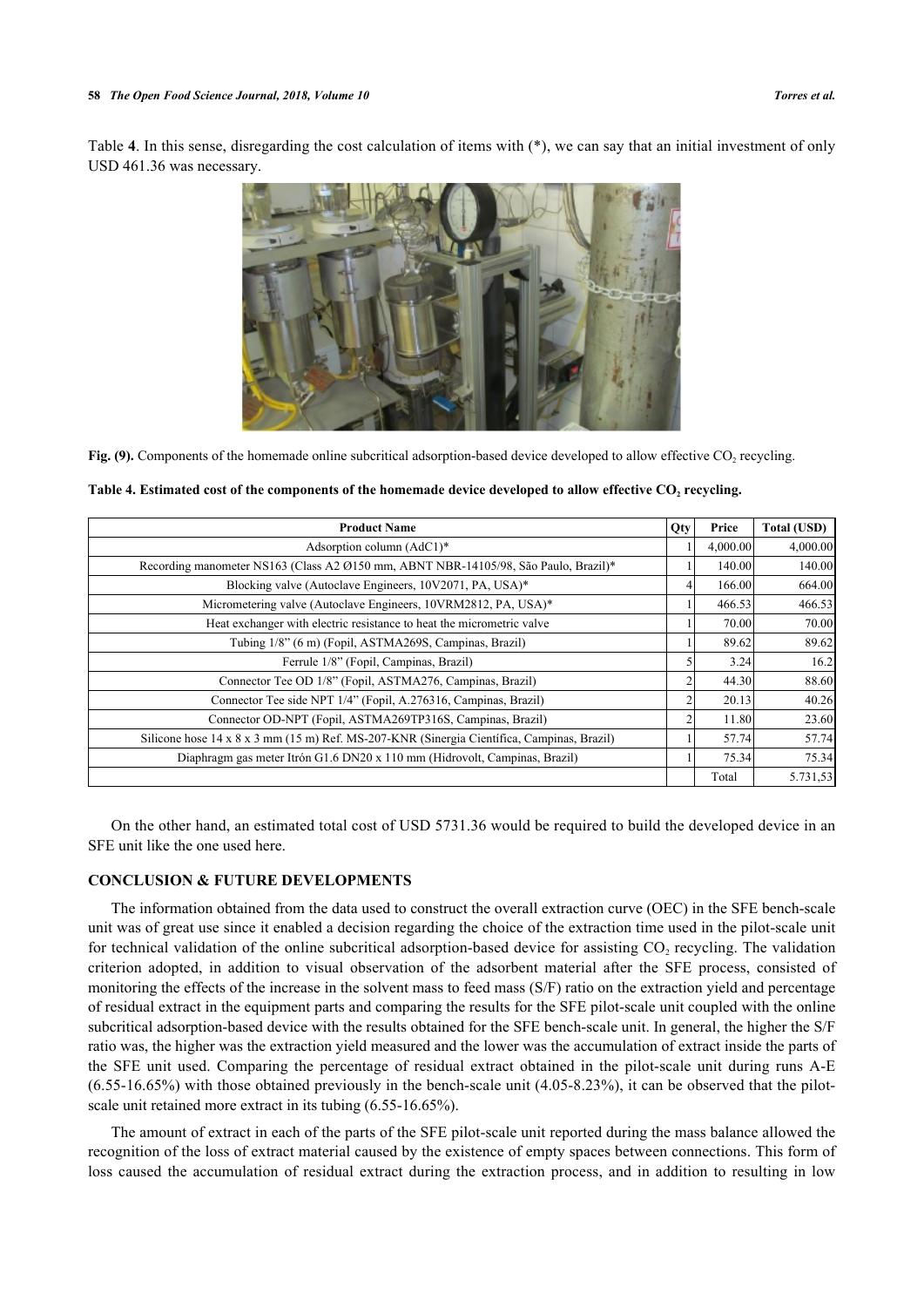extraction yields, led to a higher consumption of solvents, energy and working hours during the cleaning of the equipment. In this sense, the detailed observation of the connections and various equipment parts suggested the use of an inert material (such as Teflon bushing) to fill these spaces.

The incorporation of an adsorption column along with valves and accessories allowed preliminary tests to be carried out to validate the reincorporation of the  $CO_2$  recirculation system in the pilot-scale unit. The tests consisted of defatting annatto seeds, reaching S/F values of 25 and 55 with a mass flow rate of 200  $g/min$  in all cases. This approach achieved the reasonable use of economic resources while at the same time achieving a major saving regarding the purchase of solvent. We could infer that similarl to what occurred with the residual extract deposited in the tubing line in both units tested here, the use of a higher S/F ratio is also preferred for reducing extract accumulation inside the adsorption column.

The cost survey showed that it would cost an estimated total of USD 5731.36 to install the developed device in an SFE unit like the one coupled here (5 L).

Since the proposed device was successfully technically validated using cotton as an adsorbent material, future developments will include the performance of the pseudocontinuous SFE of target compounds using supercritical CO<sub>2</sub> in the pilot-scale unit used in this study. Pseudocontinuous SFE is recommended because using n ( $n \geq 2$ ) extractor vessels, an industrial plant enables a pseudocontinuous operation to be simulated by intercalating the charge/extraction/discharge steps of each vessel.

Furthermore, the use of other adsorbent materials that in addition to allowing  $CO_2$  recycling, can be further used directly as an adsorbent material enriched in bioactive compounds will be studied. For the case of cotton, the colored material (cotton with extract) is applicable in an extremely limited range of applications, and thus this material is unlikely to be pursued in the following steps.

# **ETHICS APPROVAL AND CONSENT TO PARTICIPATE**

Not applicable.

# **HUMAN AND ANIMAL RIGHTS**

No Animals/Humans were used for studies that are basis of this research.

## **CONSENT FOR PUBLICATION**

Not applicable.

# **CONFLICT OF INTEREST**

The authors declares no conflict of interest, financial or otherwise.

# **ACKNOWLEDGEMENTS**

This article was presented orally in the Brazilian Congress on Food Science and Technology - CBCTA 2018 [\(http://cbcta2018.com.br/\)](http://cbcta2018.com.br/). It received the Leopold Hartman Award as the best work among the 1000 works presented in this meeting. R. Abel C. Torres thanks Capes for their doctorate assistantship. Diego T. Santos thanks CNPq (processes 401109/2017-8 and 150745/2017-6) for the postdoctoral fellowship. M. Angela A. Meireles thanks CNPq for the productivity grant (302423/2015-0). The authors acknowledge the financial support from FAPESP (process 2015/13299-0).

# **REFERENCES**

- <span id="page-13-0"></span>[1] Martin A, Mattea F, Gutierrez L, Miguel F, Cocero MJ. Co-precipitation of carotenoids and bio-polymers with the supercritical anti-solvent process. J Supercrit Fluids 2007; 41(1): 138-47. [\[http://dx.doi.org/10.1016/j.supflu.2006.08.009](http://dx.doi.org/10.1016/j.supflu.2006.08.009)]
- <span id="page-13-1"></span>[2] Tocchini L, Mercadante AZ. Extração e determinação, por clae, de bixina e norbixina em coloríficos. Food Sci Technol (Campinas) 2001; 21: 310-3.

[\[http://dx.doi.org/10.1590/S0101-20612001000300010\]](http://dx.doi.org/10.1590/S0101-20612001000300010)

<span id="page-13-2"></span>[3] Stahl W, Sies H. Antioxidant activity of carotenoids. Mol Aspects Med 2003; 24(6): 345-51. [\[http://dx.doi.org/10.1016/S0098-2997\(03\)00030-X\]](http://dx.doi.org/10.1016/S0098-2997(03)00030-X) [PMID: [14585305](http://www.ncbi.nlm.nih.gov/pubmed/14585305)]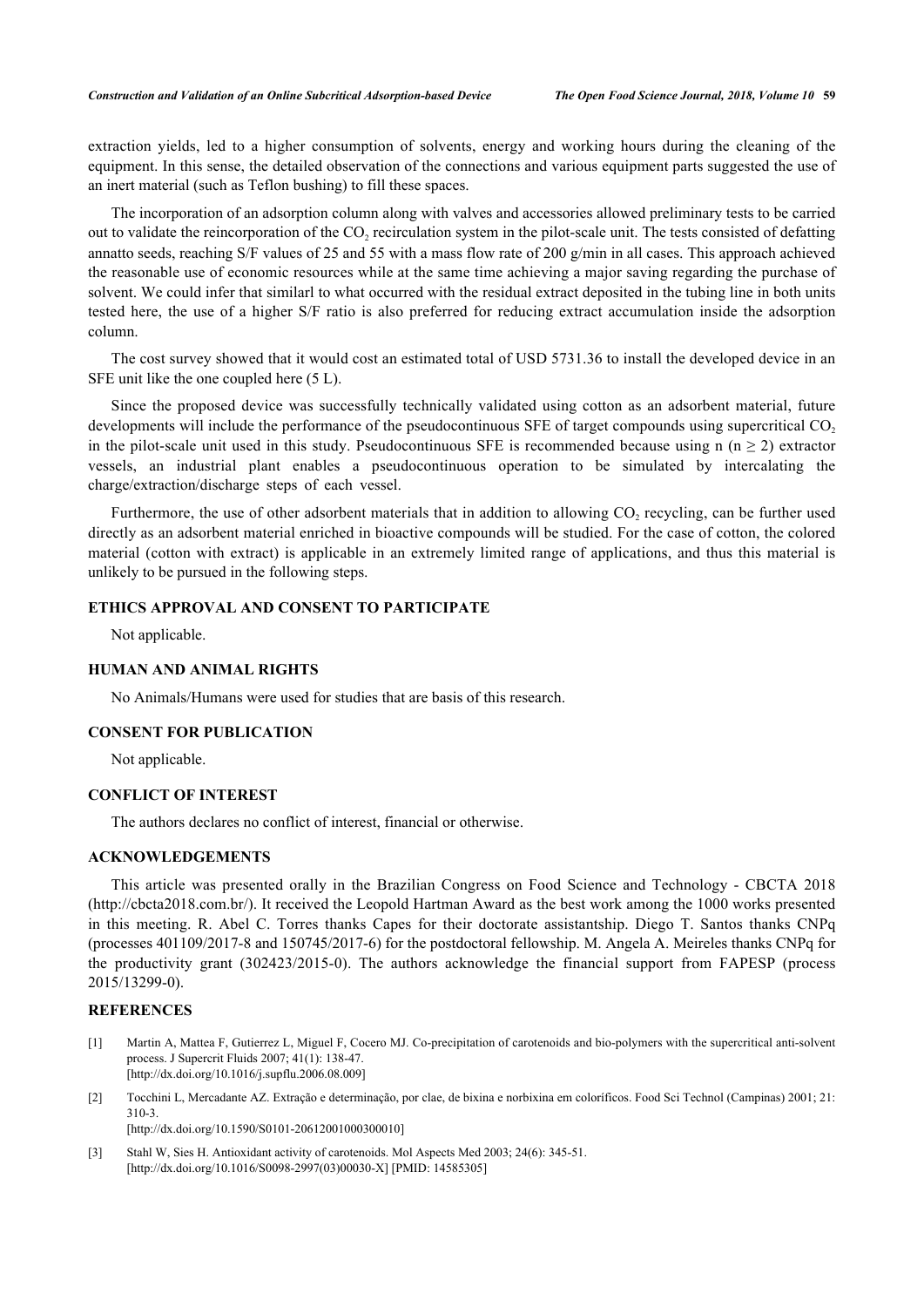#### **60** *The Open Food Science Journal, 2018, Volume 10 Torres et al.*

- <span id="page-14-0"></span>[4] Santos DT, Albarelli JQ, Beppu MM, Meireles MAA. Stabilization of anthocyanin extract from jabuticaba skins by encapsulation using supercritical CO2 as solvent. Food Res Int 2013; 50(2): 617-24. [\[http://dx.doi.org/10.1016/j.foodres.2011.04.019](http://dx.doi.org/10.1016/j.foodres.2011.04.019)]
- [5] Shahid M, Shahid UI, Mohammad F. Recent advancements in natural dye applications: a review. J Clean Prod 2013; 53: 310-31. [\[http://dx.doi.org/10.1016/j.jclepro.2013.03.031](http://dx.doi.org/10.1016/j.jclepro.2013.03.031)]
- <span id="page-14-1"></span>[6] Tapiero H, Townsend DM, Tew KD. The role of carotenoids in the prevention of human pathologies. Biomed Pharmacother 2004; 58(2):  $100 - 10$ .

[\[http://dx.doi.org/10.1016/j.biopha.2003.12.006\]](http://dx.doi.org/10.1016/j.biopha.2003.12.006) [PMID: [14992791](http://www.ncbi.nlm.nih.gov/pubmed/14992791)]

- <span id="page-14-2"></span>[7] Rodrigues SM, Soares VLF, de Oliveira TM, Gesteira AS, Otoni WC, Costa MGC. Isolation and purification of RNA from tissues rich in polyphenols, polysaccharides, and pigments of annatto (Bixa orellana L.). Mol Biotechnol 2007; 37(3): 220-4. [\[http://dx.doi.org/10.1007/s12033-007-0070-9\]](http://dx.doi.org/10.1007/s12033-007-0070-9) [PMID: [17952668](http://www.ncbi.nlm.nih.gov/pubmed/17952668)]
- <span id="page-14-3"></span>[8] Rosa MTMG, Silva EK, Santos DT, Petenate AJ, Meireles MAA. Obtaining annatto seed oil miniemulsions by ultrasonication using aqueous extract from Brazilian ginseng roots as a biosurfactant. J Food Eng 2016; 168: 68-78. [\[http://dx.doi.org/10.1016/j.jfoodeng.2015.07.024](http://dx.doi.org/10.1016/j.jfoodeng.2015.07.024)]
- <span id="page-14-4"></span>[9] van Scheppingen WB, Boogers IALA, Duchateau ALL. Study on decomposition products of norbixin during bleaching with hydrogen peroxide and a peroxidase by means of UPLC-UV and mass spectrometry. Food Chem 2012; 132(3): 1354-9. [\[http://dx.doi.org/10.1016/j.foodchem.2011.11.118](http://dx.doi.org/10.1016/j.foodchem.2011.11.118)] [PMID: [29243622\]](http://www.ncbi.nlm.nih.gov/pubmed/29243622)
- <span id="page-14-5"></span>[10] Barrozo MAS, Santos KG, Cunha FG. Mechanical extraction of natural dye extract from Bixa orellana seeds in spouted bed. Ind Crops Prod 2013; 45: 279-82. [\[http://dx.doi.org/10.1016/j.indcrop.2012.12.052](http://dx.doi.org/10.1016/j.indcrop.2012.12.052)]
- <span id="page-14-6"></span>[11] Albuquerque CLC, Meireles MAA. Defatting of annatto seeds using supercritical carbon dioxide as a pretreatment for the production of bixin: Experimental, modeling and economic evaluation of the process. J Supercrit Fluids 2012; 66: 86-95. [\[http://dx.doi.org/10.1016/j.supflu.2012.01.004](http://dx.doi.org/10.1016/j.supflu.2012.01.004)]
- <span id="page-14-7"></span>[12] Moraes MN, Zabot GL, Meireles MAA. Applications of supercritical fluids in latin america: Past, present and future trends. Food Public Health 2014; 4(3): 162-79. [\[http://dx.doi.org/10.5923/j.fph.20140403.11\]](http://dx.doi.org/10.5923/j.fph.20140403.11)
- <span id="page-14-8"></span>[13] Johner JCF, Meireles MAA. Construction of a supercritical fluid extraction (SFE) equipment: validation using annatto and fennel and extract analysis by thin layer chromatography coupled to image. Food Sci Technol (Campinas) 2016; 36(2): 210-47. [\[http://dx.doi.org/10.1590/1678-457X.0027](http://dx.doi.org/10.1590/1678-457X.0027)]
- <span id="page-14-9"></span>[14] Rodrigues LM, Alcázar-Alay SC, Petenate AJ, Meireles MAA. Bixin extraction from defatted annatto seeds. C R Chim 2014; 17(3): 268-83. [\[http://dx.doi.org/10.1016/j.crci.2013.10.010](http://dx.doi.org/10.1016/j.crci.2013.10.010)]
- <span id="page-14-10"></span>[15] Mattea F, Martín Á, Matías-Gago A, Cocero MJ. Supercritical antisolvent precipitation from an emulsion: β-Carotene nanoparticle formation. J Supercrit Fluids 2009; 51(2): 238-47. [\[http://dx.doi.org/10.1016/j.supflu.2009.08.013](http://dx.doi.org/10.1016/j.supflu.2009.08.013)]
- <span id="page-14-11"></span>[16] Santos DT, Meireles MAA. Micronization and encapsulation of functional pigments using supercritical carbon dioxide. J Food Process Eng  $2013:36(1):36-49$ [\[http://dx.doi.org/10.1111/j.1745-4530.2011.00651.x\]](http://dx.doi.org/10.1111/j.1745-4530.2011.00651.x)
- <span id="page-14-12"></span>[17] Nong D, Siriwardana M. Environmental and economic impacts of a joint emissions trading scheme. Int J Glob Energy Issues 2017; 40(3-4): 184-206. [\[http://dx.doi.org/10.1504/IJGEI.2017.086619\]](http://dx.doi.org/10.1504/IJGEI.2017.086619)
- <span id="page-14-13"></span>[18] Royer-Adnot J, Le Gallo Y. Economic analysis of combined geothermal and CO2 storage for small-size emitters. Energy Procedia 2017; 114: 7118-25. [\[http://dx.doi.org/10.1016/j.egypro.2017.03.1853](http://dx.doi.org/10.1016/j.egypro.2017.03.1853)]
- <span id="page-14-14"></span>[19] Silva GF, Gamarra FMC, Oliveira AL, Cabral FA. Extraction of bixin from annatto seeds using supercritical carbon dioxide. Braz J Chem Eng 2008; 25: 419-26. [\[http://dx.doi.org/10.1590/S0104-66322008000200019\]](http://dx.doi.org/10.1590/S0104-66322008000200019)
- <span id="page-14-15"></span>[20] AOAC. Official Methods of Analysis of AOAC International. 1997.
- <span id="page-14-16"></span>[21] NIST. National Institute of Standards and Technology. 2017. Available at:<http://www.nist.gov>
- <span id="page-14-17"></span>[22] Zabot GL, Moraes MN, Petenate AJ, Meireles MAA. Influence of the bed geometry on the kinetics of the extraction of clove bud oil with supercritical CO2. J Supercrit Fluids 2014; 93: 56-66. [\[http://dx.doi.org/10.1016/j.supflu.2013.10.001](http://dx.doi.org/10.1016/j.supflu.2013.10.001)]
- <span id="page-14-18"></span>[23] Prado JM. Estudo do aumento de escala do processo de extração supercrítica em leito fixo. Ph.D thesis, University of Campinas/School of Food Engineering, Campinas, Brazil, 2010.
- <span id="page-14-19"></span>[24] Jesus SP, Calheiros MN, Hense H, Meireles MAA. A simplified model to describe the kinetic behavior of supercritical fluid extraction from a rice bran oil byproduct. Food Public Health 2013; 3: 215-22. [\[http://dx.doi.org/10.5923/j.fph.20130304.05\]](http://dx.doi.org/10.5923/j.fph.20130304.05)